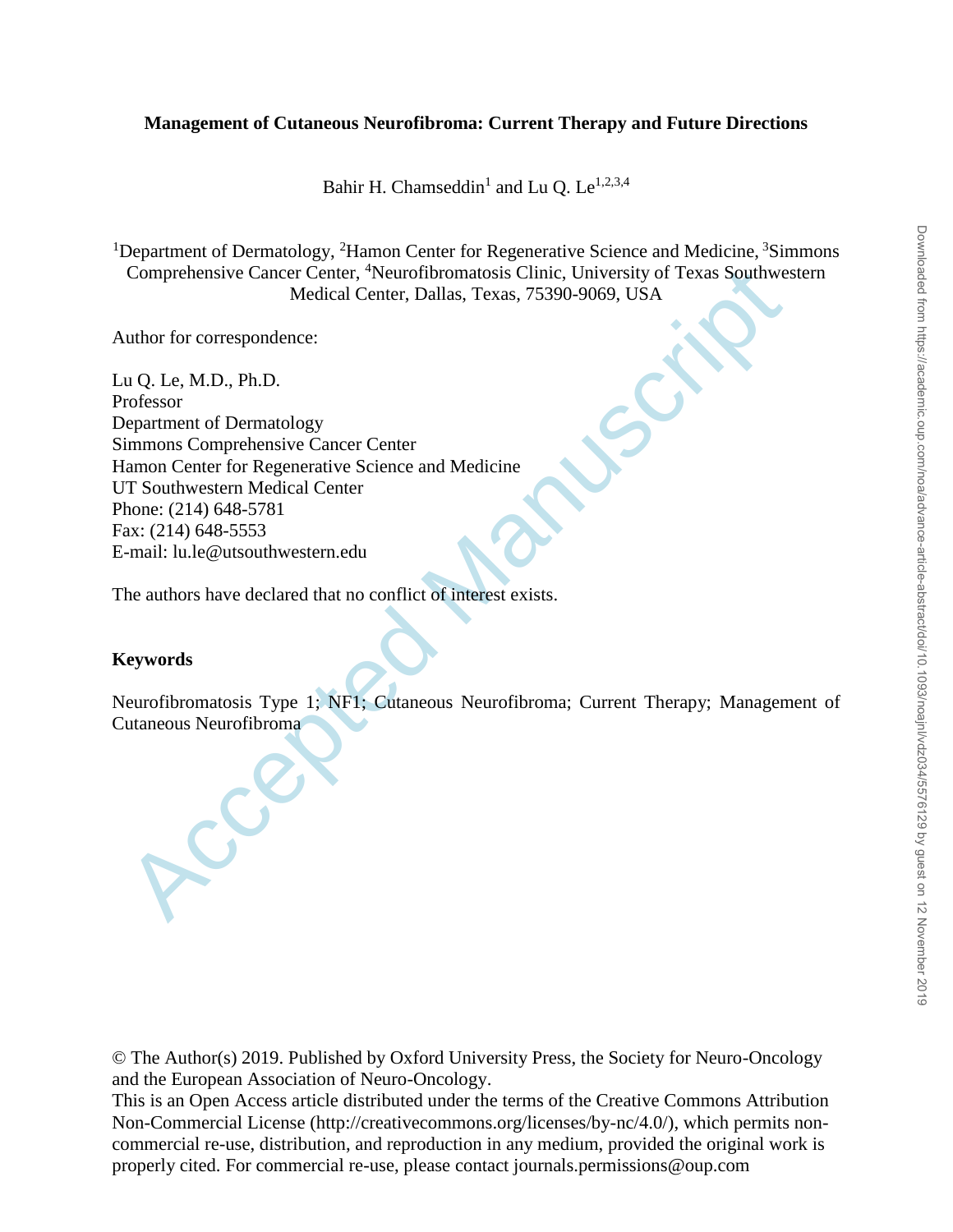### **Abstract**

ne disease. eNF is a histologically benign, multicellular tumor formed in virtually<br>dividuals with NF1. It is considered the most burdensome feature of the disorder due t<br>hysical discomfort, cosmetically disfiguring appear Neurofibromatosis Type I (NF1) is a life-long neurocutaneous disorder characterized by a predisposition to tumor development, including cutaneous neurofibroma (cNF), the hallmark of the disease. cNF is a histologically benign, multicellular tumor formed in virtually most individuals with NF1. It is considered the most burdensome feature of the disorder due to their physical discomfort, cosmetically disfiguring appearance, and psychosocial burden. Management of cNF remains a challenge in the medical field. Effective medicinal treatment for cNF does not exist at this time. Trials aimed at targeting individual components of the neoplasm such as mast cells with Ketotifen have not shown much success. Physical removal or destruction has been the mainstay of therapy. Surgical removal gives excellent cosmetic results but risk general anesthesia and may require trained specialists. Destructive laser such as  $CO<sub>2</sub>$  laser is effective at treating hundreds of tumors at one time but have high risk of scarring hypopigmentation or hyperpigmentation that alter cosmetic outcomes. A robust, low-risk surgical technique has been developed which may be performed in clinic using traditional biopsy tools that may be more accessible to NF1 patients worldwide than contemporary techniques including ER:Yag or Nd:Yag lasers. In this review, specific recommendations for management of cutaneous neurofibromas are made based on symptoms, clinical expertise, and available resources. Additionally, anti-proliferative agents aimed at stimulating cellular quiescence are explored.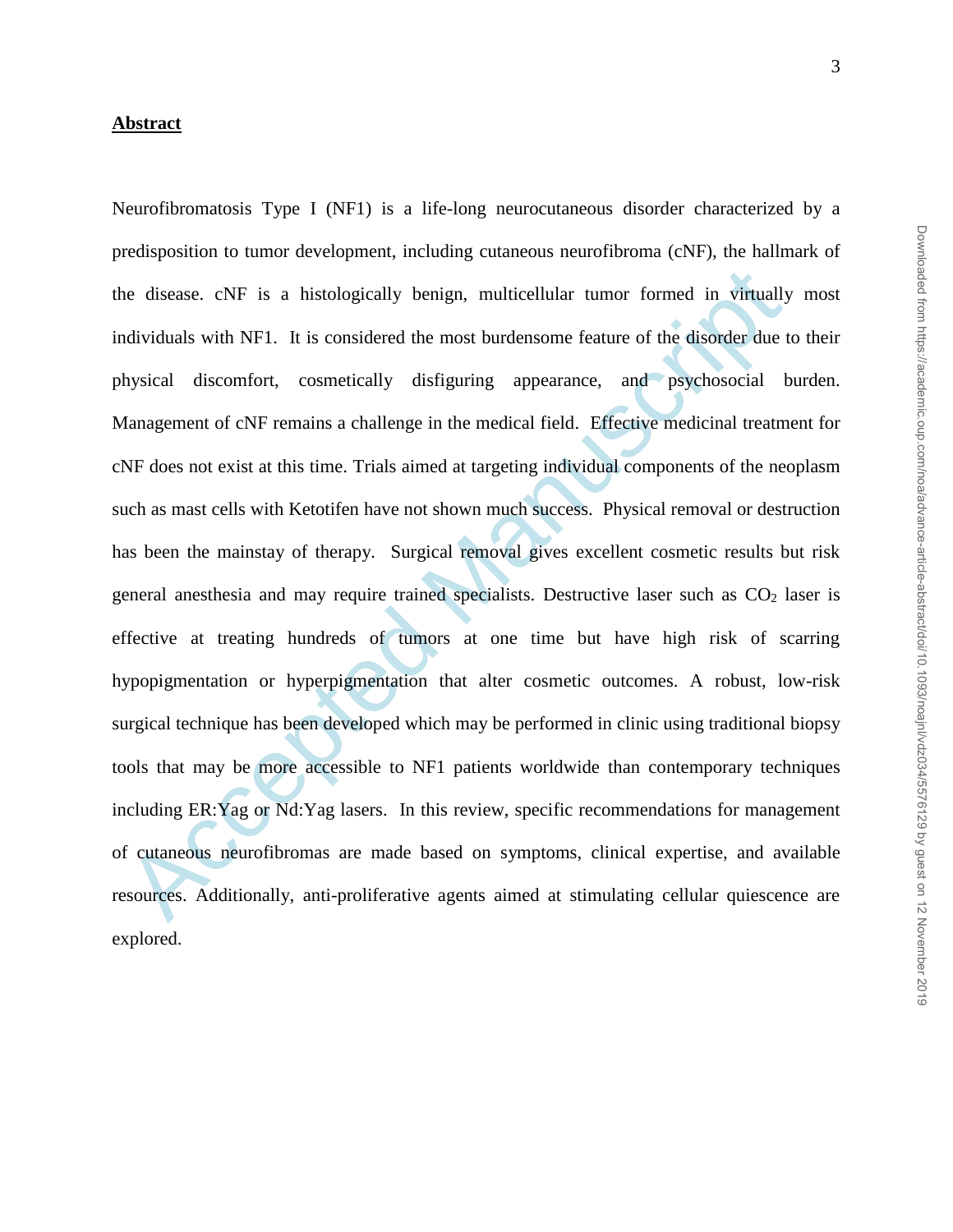### **Introduction**

Neurofibromatosis Type I (NF1) is a neurocutaneous disorder characterized by the loss of NF1 (Neurofibromin) tumor suppressor gene due to a de novo mutation or through autosomal dominant inheritance<sup>1</sup>. The genetic alteration leads to a diverse spectrum of manifestations that can be clinically diagnosed by at least two or more of these features of 1) six or more café-au-lait macules 2) two or more neurofibromas or one plexiform neurofibroma 3) freckling in the axillary or inguinal region 4) Lisch nodules (iris hamartomas), 5) optic gliomas, and 6) osseous lesions<sup>2</sup>.

ominant inheritance<sup>1</sup>. The genetic alteration leads to a diverse spectrum of manifestation<br>an be clinically diagnosed by at least two or more of these features of 1) six or more care-<br>aacules 2) two or more neurofibromas Neurofibromas, both cutaneous (dermal) neurofibroma and plexiform neurofibroma, arise from the biallelic loss of NF1 in Schwann cells lineage<sup>1,3,4</sup>. The cutaneous neurofibroma is a neoplasm of peripheral nerve Schwann cells that presents as a soft nodule in the dermis of the skin at virtually any location in the body<sup>5</sup>. The plexiform neurofibroma occurs in more than  $30\%$ of those with the NF1 but confers risk to transformation into malignant peripheral nerve sheath tumor which portends a poor  $5$ -year survival prognosis<sup>6</sup>. On the other hand, the cutaneous neurofibroma (cNF) is present in more than 95% of those with the disease as 2mm-3cm, soft, skin-colored nodules covering the skin to the order of tens to thousands<sup>7</sup>. They are histology benign and are made up of many cell types without risk of malignant transformation $8$ .

Despite their benign nature, people with NF1 consider cNF to be the most burdensome feature of the disease. Neurological symptoms include irritation, pain, and itching<sup>7</sup>. Improper drying after wetting may lead to other complications including maceration, skin breakdown and superficial infections. Physical disfigurement occurs due to the hundreds to thousands of the cNF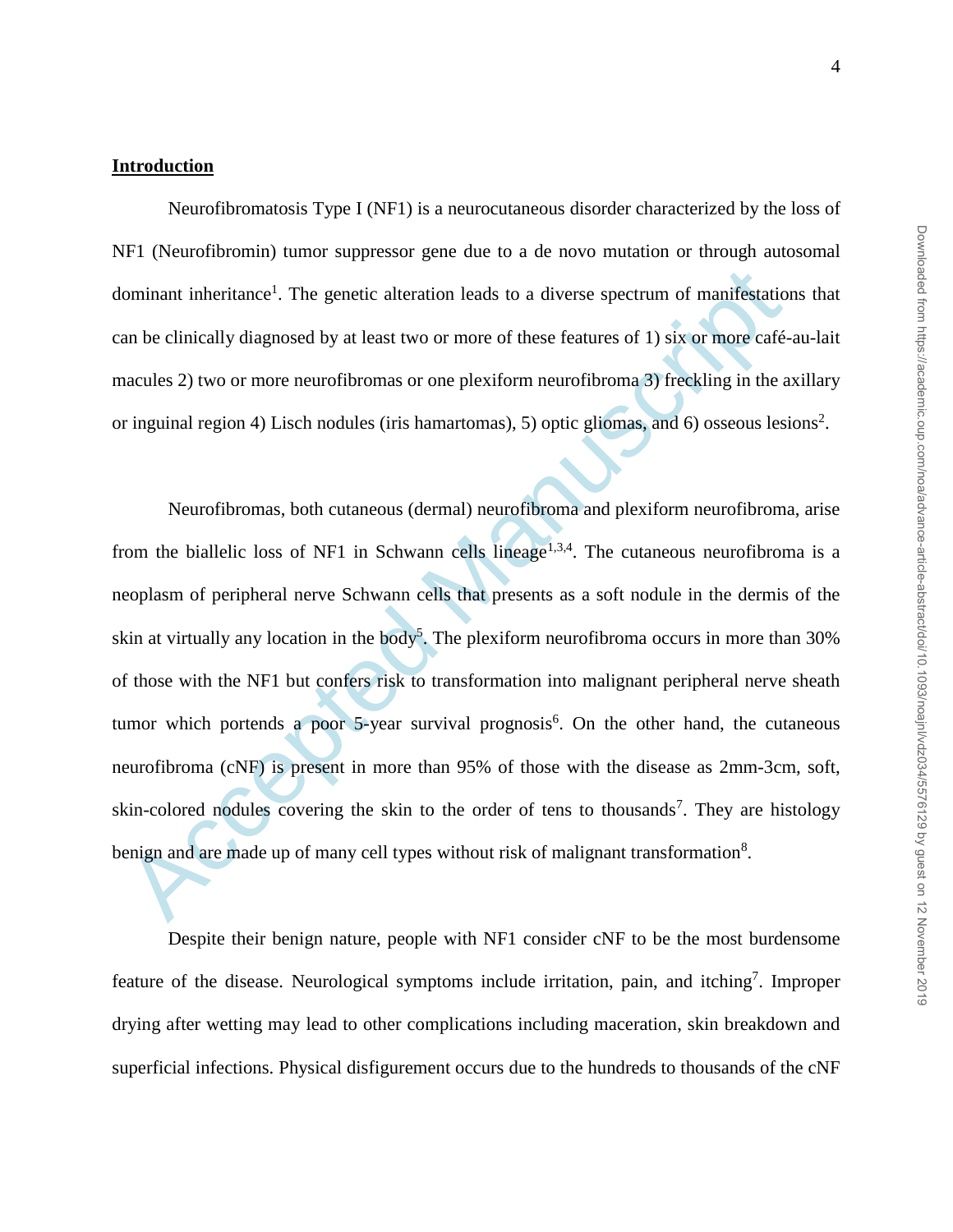that can be present upon one individual<sup>9</sup>. Evidence links cNF to lower quality of life due to feelings of embarrassment, interference with daily activities including shopping, trouble with affection towards partners, sexual difficulties, and adverse social implications. People with NF1 may suffer from lower socioeconomic status as a result of their lower self-esteem and risk aversion and half of those with NF1 suffer from major depressive disorder likely contributed by their cNF burden<sup>10</sup>.

version and half of those with NF1 suffer from major depressive disorder likely contribute<br>
ieir cNF burden<sup>10</sup>.<br>
The biology of cutaneous neurofibroma is complex that composed of multiple components in a disorganized inte The biology of cutaneous neurofibroma is complex that composed of multiple cellular components in a disorganized interaction with extracellular matrix<sup>5,11,12</sup>. A nerve is a necessary component for proliferation, development, and maintenance of NF1 deficient Schwann cells through the perineural microenvironment that releases factors such as Neurogulin 1  $(NRG1)^{11}$ . Immune cells are essential constituents of cNF development. Specifically, mast cells are histological hallmarks of cNF and are recruited into the cNF through kit-receptor activation leading to its migration<sup>13</sup>. Mast cell degranulation (through trauma or other mechanisms) releases histamine, serotonin, TGF-b and other neurotransmitters may be important to cNF development and maintenance<sup>14</sup>. Macrophages, the phagocytic leukocytic immune cells, are also present in cNF but their function in propagation of pathology is currently unknown. Fibroblasts are present in abundance in the cNF and react to TGF-b from mast cells with deposition of excessive, disorganized collagen and continual reorganization<sup>15</sup>. Importantly, these neurofibromaassociated fibroblasts contain separate properties to their fibroblast counterparts in keloids or scar tissues by lacking classical markers such as smooth-muscle actin<sup>16</sup>. Other cell types including keratinocytes, melanocytes, and adipocytes are present around cNF but not found to be necessary for driving their development<sup>5</sup>. Although the mechanism of pathogenesis is not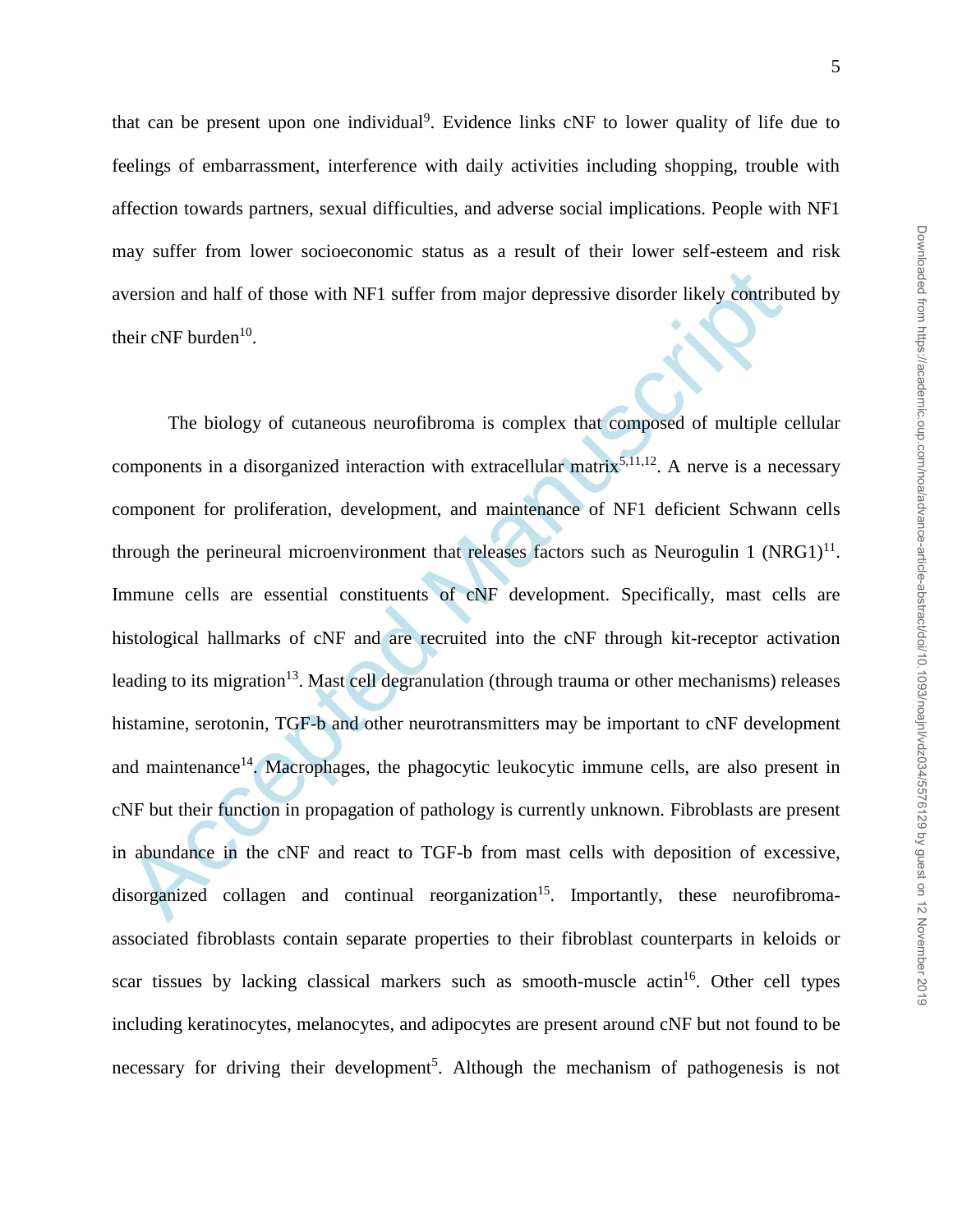completely understood, the primary theory is maladaptive response to molecular or physical trauma through hyperactive immune response and excessive fibrosis in the setting of NF1 tumor suppression inactivation in the neoplastic Schwann cells.

Anatomical classification of  $\text{cNF}$  are ordered by stage according to appearane<br>buring their nascent stage,  $\text{cNF}$  cannot be seen by the visible eye but ultrasound or other<br>f imaging can detect the dermal mass<sup>12</sup>. Th Anatomical classification of  $cNF$  are ordered by stage according to appearance<sup>17,18</sup>. During their nascent stage, cNF cannot be seen by the visible eye but ultrasound or other forms of imaging can detect the dermal mass<sup>12</sup>. The cNF can be classified as flat when their appearance on the skin shows hyperpigmentation or mild epidermal thinning. The sessile stage of the cNF occurs when a visible papule is located on the skin. Subsequently, it moves to the globular stage, which is a larger nodule with a 20-30mm height and comparable base. The final stage is the pedunculated stage signified by the extrusion of dermal cNF contents into a mass above the skin attached by a stalk.

Currently, no gold-standard treatment exists for cNF. Physical removal remains the most effective method for treating cNF. Physical removal may encompass modalities such as surgical excision with primary closure and modified biopsy removal methodology (Figure 1) or destruction by  $CO<sub>2</sub>$  laser, electrodessication, and ablation<sup>18-22</sup>. Challenges facing removal include tumor regrowth from incomplete excision, significant scarring, and cost burden. Cost remains high because cNF is still classified as an elective, cosmetic treatment by most insurance companies. Additionally, physical removal has no preventive effect on cNF development which can be improved upon by medicinal therapies.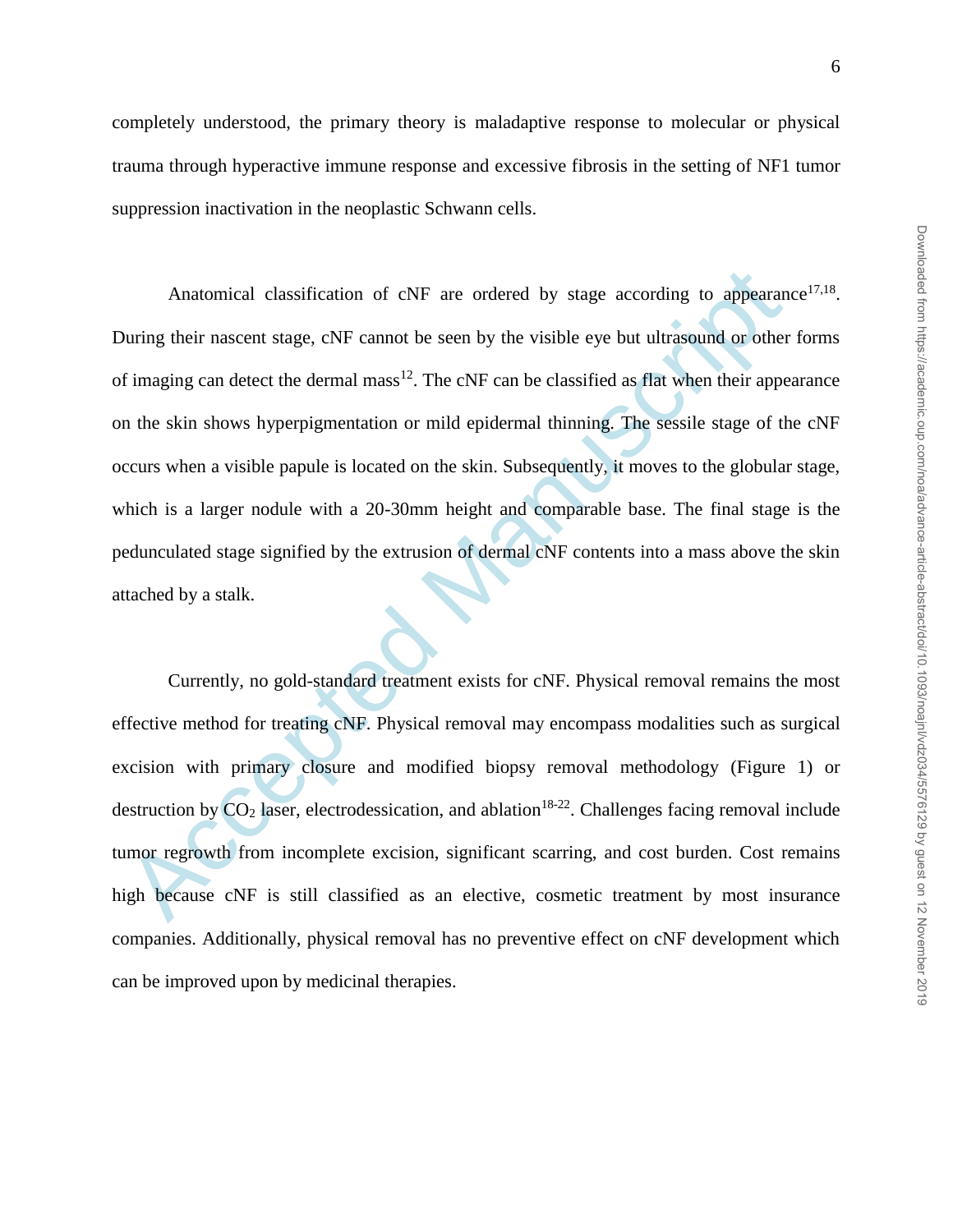pplied topically will limit systemic exposure to medication<sup>24</sup>. Unfortunately, individual<br>
FI may have an extensive tumor burden covering over most of their body surface area n<br>
e application of a topical medicine unreaso Current medicinal therapies are still under investigation and none is fully effective nor reliable. The past and present therapeutic options are targeting key components to cNF or signaling pathways involved tumor formation and maintenance, including mTOR, c-Kit, MAPK/MEK, mast cell biochemistry, and cellular proliferative properties<sup>23</sup>. Medicinal therapies applied topically will limit systemic exposure to medication<sup>24</sup>. Unfortunately, individuals with NF1 may have an extensive tumor burden covering over most of their body surface area making the application of a topical medicine unreasonable. The skin barrier may also prevent dermal penetration of the medicine in the collagenous mass. Systemic therapy would be ideal given the holistic treatment of potentially all cells affected by biallelic loss of NF1 mutation in those with NF1 but risks exposure to agents that may alter normal biology.

Herein, we review the current treatments, both physical and medicinal, for cNF and guide specific recommendations for cNF treatment based upon this outline. We will also comment on future directions of treatment based on cellular quiescence and genomic editing.

### **Treatments of Cutaneous Neurofibromas: Physical Removal**

To date, physical removal is the most assured method for cNF treatment. Surgery through excision and primary closure was the first technique developed for treatment. Since, several more modalities have been developed each with their pros and cons (Table 1).

The first recorded publication for cNF removal was from Bromley et al., who utilized surgical excision to remove cNF on 32 patients.<sup>19</sup> The technique involves an elliptical excision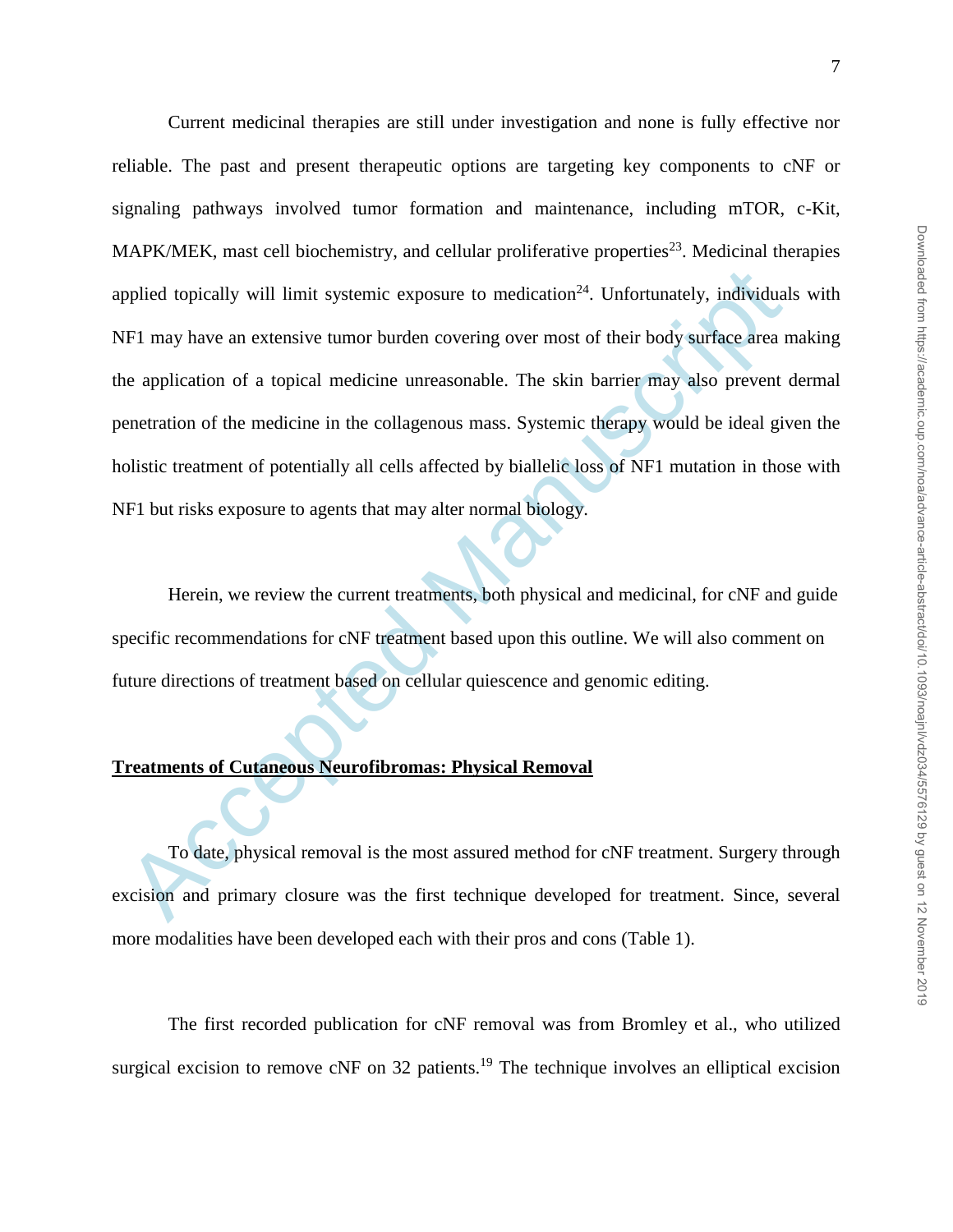mesthesia, prior IV amitbiotics or topical antibiotics, sterile surgical field, and post-open<br>ain management. Surgical excision yields favorable post-operative results with m<br>carring and consistently high patient satisfact with removal of the overlaying epidermis and dermal tumor and suturing or healing by primary intention on multiple cNF in each session. Surgical excision has been utilized in a "megasession" fashion where numbers of cNF are removed in one operation with healing by primary or secondary intention depending on the size  $25$ . The "mega-session" technique requires general anesthesia, prior IV antibiotics or topical antibiotics, sterile surgical field, and post-operative pain management. Surgical excision yields favorable post-operative results with minimal scarring and consistently high patient satisfaction<sup>19,26</sup>. Additionally, surgical excision can remove giant cNF or cNF in sensitive areas including the eyelids, nipples, genitals, or near neurovascular structures over other physically destructive methods  $26$ . Excision requires highly-trained medical specialists including dermatologists, general surgeons, and plastic surgeons who are familiar with the anatomy. Clinics and operational sites should be prepared for hemostasis with aluminum chloride, hyfrecator, or deeper arterial suturing  $27$ . Costs are highly dependent on the method used for excision thus access to this technique may be difficult for all patients with NF1. Excision of a few lesions using local anesthesia (1:1000 epinephrine with lidocaine) would cost significantly less than a multi-hour operation requiring general anesthesia in the operating room<sup>28</sup>. Operations with elliptical excision may take significantly more time due to the longer excision and accounting the time for suturing.

In the 1985, the CO<sub>2</sub> laser was introduced to treat a variety of dermatologic skin manifestations<sup>29</sup>. The laser employs a 9.4-10.6 μm wavelength laser capable of destroying tissue by rapidly heating and vaporizing intra-cellular water<sup>30</sup>. Since its release, the  $CO<sub>2</sub>$  has been tested for cNF treatment by a variety of groups<sup>20,21,29,31-35</sup>. In most cases, the  $CO<sub>2</sub>$  was aimed at the tumor to destroy both the superficial and dermal components leaving a charred center to which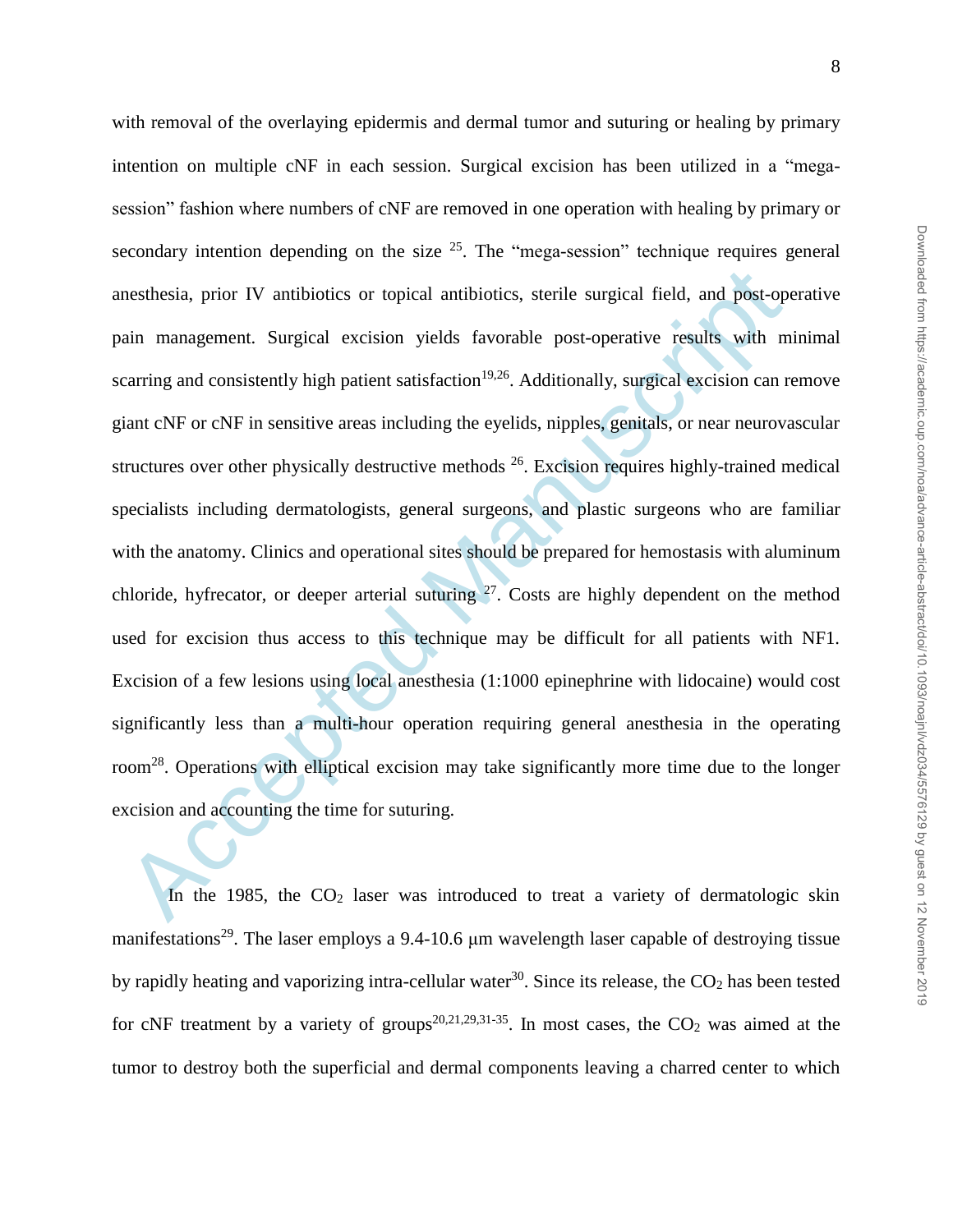nousands of eNF can be treated in one sitting. In all cases, majority of lesions were re<br>tith a flat, dyspigmented or depigmented scar that corresponded to the size of the eN<br>atient satisfaction, despite the resulting obvi healing by secondary intention would occur. The  $CO<sub>2</sub>$  laser simultaneously seals small nerve endings, rather than leaving frayed endings as occurs with steel scalpel surgery, potentially resulting in less postoperative pain<sup>35</sup>. Small lymphatics are also sealed resulting in less postoperative edema. Because this technique achieves hemostasis without sutures, hundreds to thousands of cNF can be treated in one sitting. In all cases, majority of lesions were replaced with a flat, dyspigmented or depigmented scar that corresponded to the size of the  $cNF^{29,34}$ . Patient satisfaction, despite the resulting obvious adverse coloration or aberrant scarring, was high<sup>21,31,32,34</sup>. Recurrence or tumor regrowth was rare at  $3\n-10\%$ <sup>29,31</sup>. This method is primarily employed to treat sessile, globular, and pedunculated cNF under 2cm and should not be used for excessively large cNF with significant dermal mass. Problems include high cost of the machine, expertise or training required for equipment handling, and overall patient access may be limited in certain body areas. Skin-pad burns of uninvolved skin locations may occur when using this equipment and a 25-50uM area surrounding the cNF is expected to have thermal necrosis as a byproduct of normal operation<sup>36</sup>. Destructive modalities also make challenges for examination by histopathology.

A recent study by Chamseddin et al. developed a robust surgical technique for surgical removal of  $\text{cNF}$  that differs by targeting the distinct anatomy of  $\text{cNF}^{18}$ . The  $\text{cNF}$  first begins as a nascent tumor in the dermis that eventually grows to become visible on the patient's skin surface. A superficial shave or biopsy will miss a sizeable portion of the tumor in the dermis which may lead to more significant scarring, regrowth, and will not relieve the pain or itch. The technique comprises a shave biopsy of the soft mass above the skin with a dermablade or surgical razer then using forceps to grasp the dermal component of the tumor, extruding its contents for more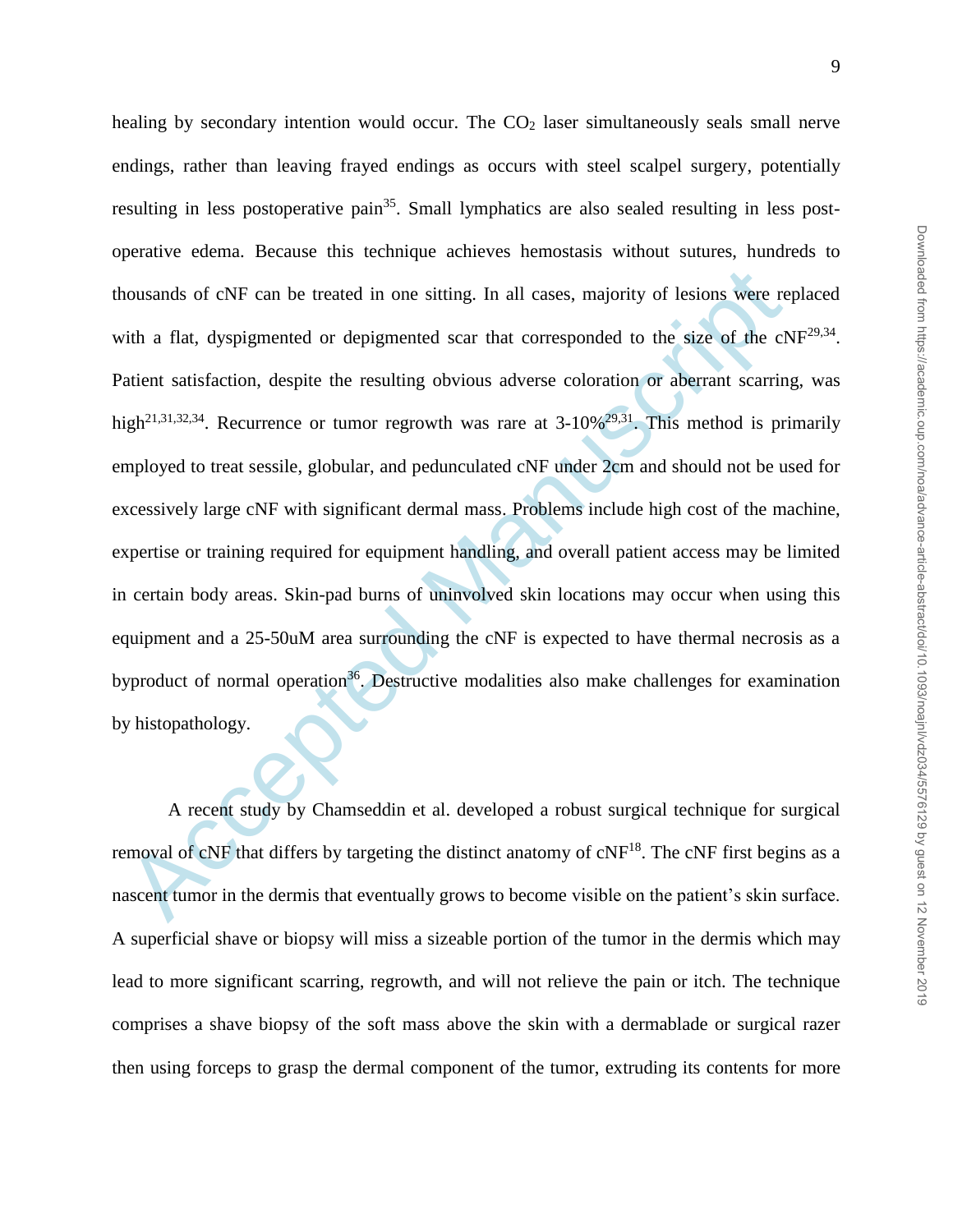xcision. In 84 tumors excised, one (1.2%) lesion in an African American male dev<br>spertrophic scarring and post-inflammatory hyperpigmentation in 12% of cases<br>approved significantly after 5-month follow-up<sup>18</sup>. The Dermatol visibility, and removing its entirety with the same blade. The end product will be an empty hole the same size or smaller than the cNF base excised. It can be closed using sutures, surgical glue, or staples dependent on the location of the excision. This technique has excellent post-operative cosmetic results featuring minimal scar size that is less than one required for a complete elliptical excision. In 84 tumors excised, one (1.2%) lesion in an African American male developed hypertrophic scarring and post-inflammatory hyperpigmentation in 12% of cases which improved significantly after 5-month follow-up<sup>18</sup>. The Dermatology Life Quality Index (DLQI) showed statistically significantly increase in quality of life<sup>18,37</sup>. The procedure also does not require antibiotics or sterile gloves due to the superficial nature of the procedure and low risk for infection. The technique relies on local anesthesia and has benefits of world-wide accessibility due to its low-risk setting and reduced costs. Implementation of suturing prevents the removal of hundreds or thousands of cNF in one sitting. Patients can be advised to return for multiple rounds for removal of tens of cNF until acceptable results are obtained.

Contemporary technology has placed focus on cNF treatment with photocoagulation using erbium-doped yttrium aluminium garnet laser (Er:YAG) or neodymium-doped yttrium aluminum garnet (Nd:YAG) utilized for cNF treatment in many studies to date<sup>21,38,39</sup>. Photocoagulation occurs with Nd:YAG lasers by emitting light at 1064 nm at both pulse and continuous modes for laser-induced thermotherapy to produce tissue destruction by thermal necrosis<sup>40</sup>. Er:YAG lasers use an analogous mechanisms of light emission but due to its absorption by water molecules it may have different outcomes on the heterogenous, extracellular  $c$ NF tumors<sup>41</sup>. Kriechbaumer et al. prospectively compared Er: Yag lasers and  $CO<sub>2</sub>$  lasers in 21 patients with 15,580 tumors showing Er:YAG lasers had improved the postoperative pain,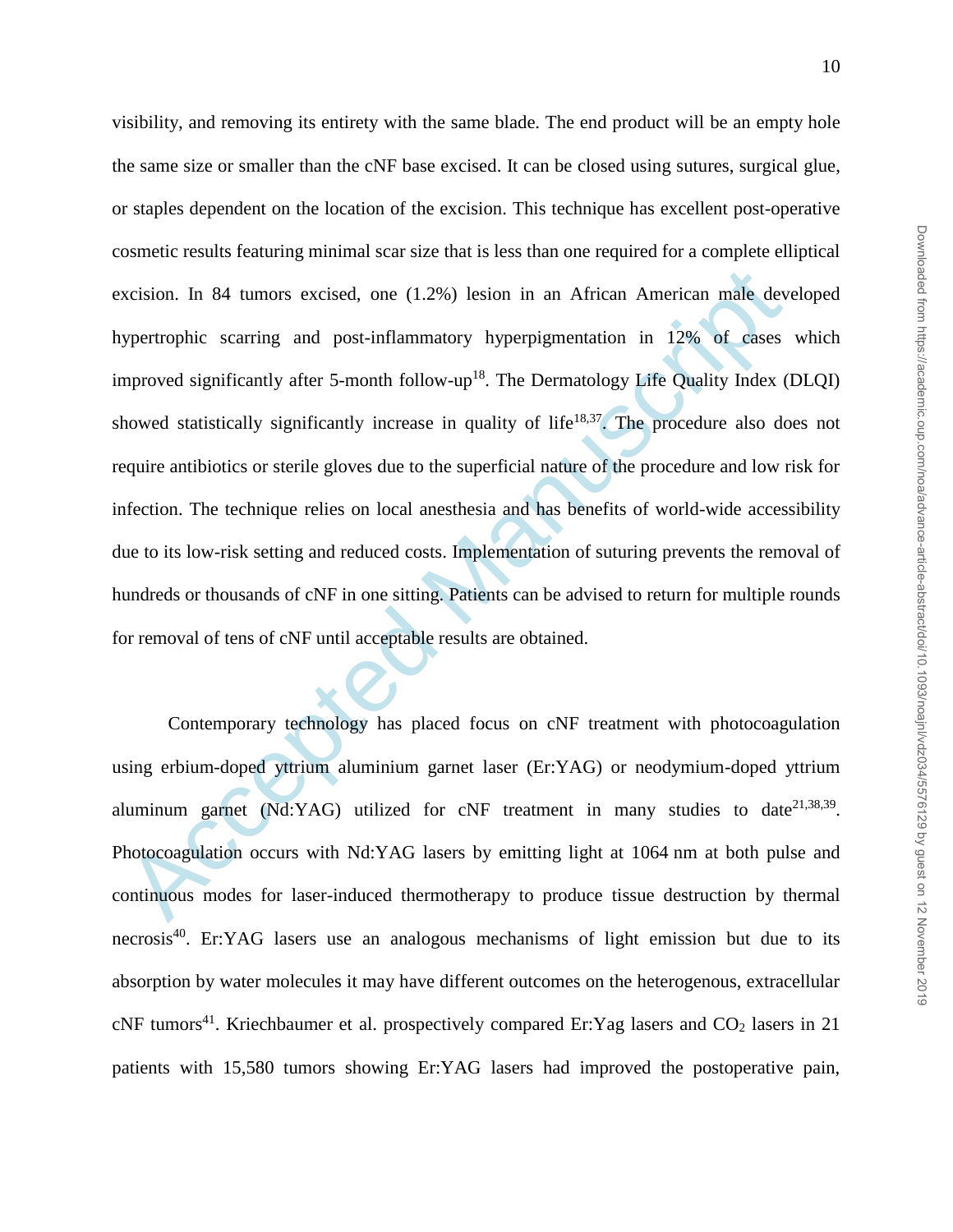uturing for homeostasis<sup>21</sup>. Another study examined Nd:YAG in 12 subjects on 253 cNF<br>evealed the 40% of cNF treated regressed by at least 75% but around 15% of cNF e<br>ecrease significantly in size<sup>38</sup>. A case report where c shorter time to re-epithelialization, decreased the duration of postoperative erythema, less thermal necrosis area, and a subjectively improved cosmetic outcome<sup>21</sup>. The photocoagulation laser in the large study had no instances of hypertrophic scaring, tumor recurrence at 3.1%, and dyspigmentation in 9% of cases. One subject had a severed subcutaneous bleed requiring deep suturing for homeostasis<sup>21</sup>. Another study examined Nd:YAG in 12 subjects on 253 cNF which revealed the 40% of cNF treated regressed by at least 75% but around 15% of cNF did not decrease significantly in size<sup>38</sup>. A case report where combination of a superficial shave biopsy of the cNF with added laser photocoagulation of the dermal component showed another option for cNF treatment but also risks hypertrophic scarring and dyspigmentation<sup>39</sup>. The photocoagulation lasers may prove to be a superior method for cNF treatment due to its continued high patient satisfaction and cosmetic results<sup>21</sup>. This procedure can be performed in an outpatient setting but the laser is highly expensive and likely only found in well-funded practices and large academic hospital settings, making it inaccessible to most NF1 patients in the world.

Physical destruction of cNF may also be performed by thermal necrosis through other forms including electrodessication and diathermy loop excision. Monopolar diathermy loop uses a heated, metal loop to simultaneously remove and necrotize the cNF tissue and provide cauterization for healing by secondary intention<sup>42</sup>. This technique rapidly treats hundreds of tumors in a "mega-session" technique with reported high patient satisfaction<sup>43</sup>. This technique is not recommended in cosmetically sensitive areas due to inevitable depigmented scarring at each site of removal<sup>43</sup>. Additionally, diathermy loops are not found in every clinical site thus may be inaccessible to most patients with NF1. Electrodessication, a form of radiofrequency ablation, uses needle pointed tip cautery at alternating electrical currents to illicit minimal thermal damage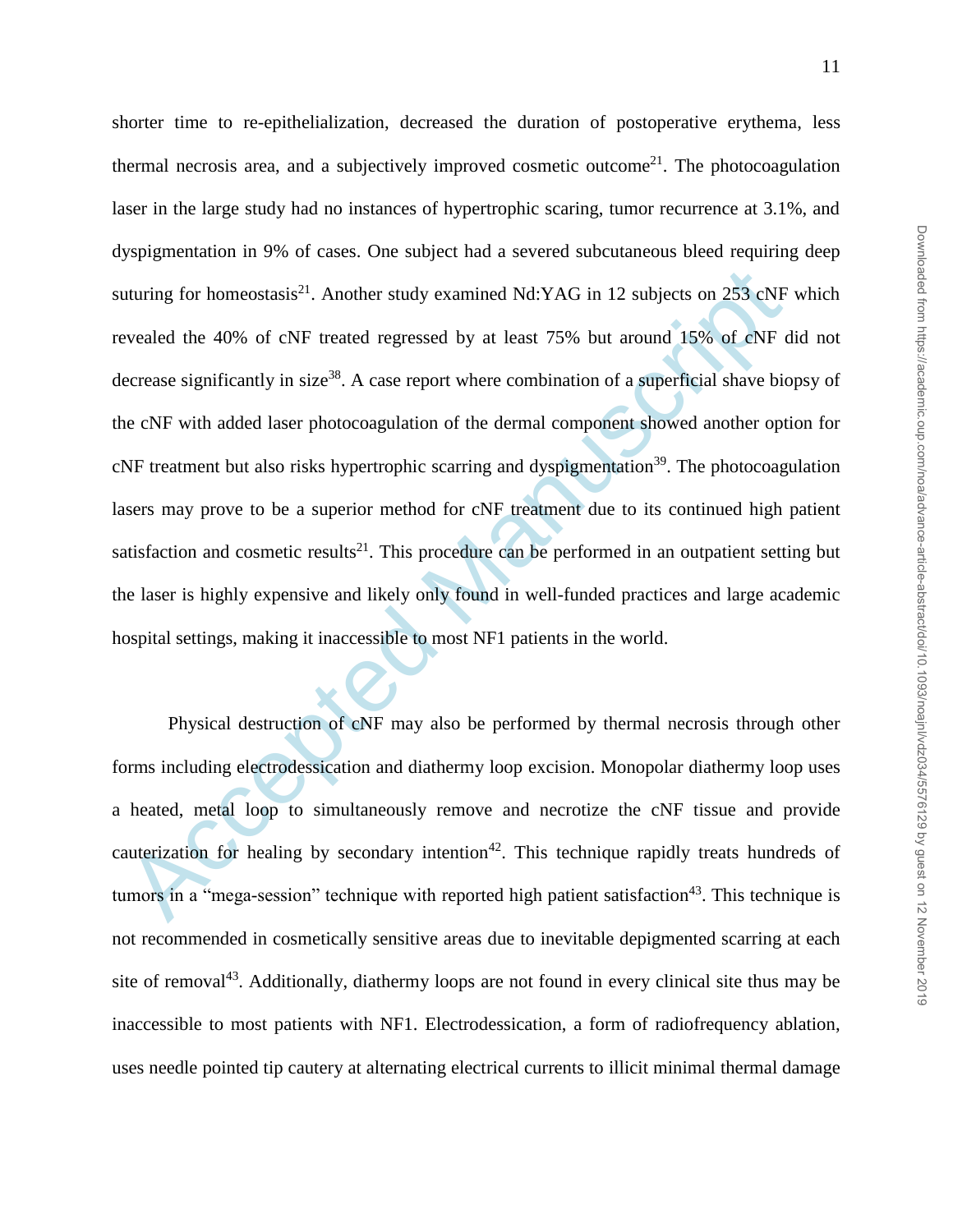to tissue with instant hemostasis. This technique has been used to treat >500 cNF at one sitting but will require general anesthesia under these circumstances<sup>44</sup>. Electrodessication should not be employed as the primary mode of cNF removal in patients with limited cNF burden due to epidermal and dermal damage which will result in dyspigmented scarring as well as in patients with larger  $cNF^{22,44}$ . It is also important to note that patients with cardiac pacemakers should not undergo electrodessication on the trunk, back, or neck.

### **Treatments of Cutaneous Neurofibromas: Medicinal Topical & Systemic Therapy**

The larger cNF<sup>22,44</sup>. It is also important to note that patients with cardiac pacemakers shot<br>or the state of Cutaneous Neuroffbromas: Medicinal Topical & Systemic Therapy<br>To date, there is no topical or systemic medical To date, there is no topical or systemic medical treatment recommended for cNF. This report will highlight successes and failures of past trails for cNF in addition to highlight current progress for treatment (Table 2). It is important to stress the similarities and differences between plexiform neurofibromas and cutaneous neurofibromas given many therapies intended for pNF may have consequences for cNF.

Upon degranulation by trauma or other triggers, mast cells present in the dermis release a host of cellular signals critical to cNF development. Transforming growth factor beta (TGF-B) for collagen production from cNF fibroblasts, histamine, vascular endothelial growth factor (VEGF), platelet-derived growth factor and fibroblast growth factor all contribute to cNF maintenance<sup>23,45</sup>. Ketotifen, non-competitive  $H_1$  antihistamine antagonist and mast cell stabilizer, has seen off-label utility by blocking degranulation of mast cells<sup>46</sup>. For symptoms from cNF, ketotifen fumarate was shown to have an unequivocal decrease in symptoms of pain and itching of cNF in a study of ten NF1 patients, likely due to its antihistamine properties<sup>47</sup>. Growth rate of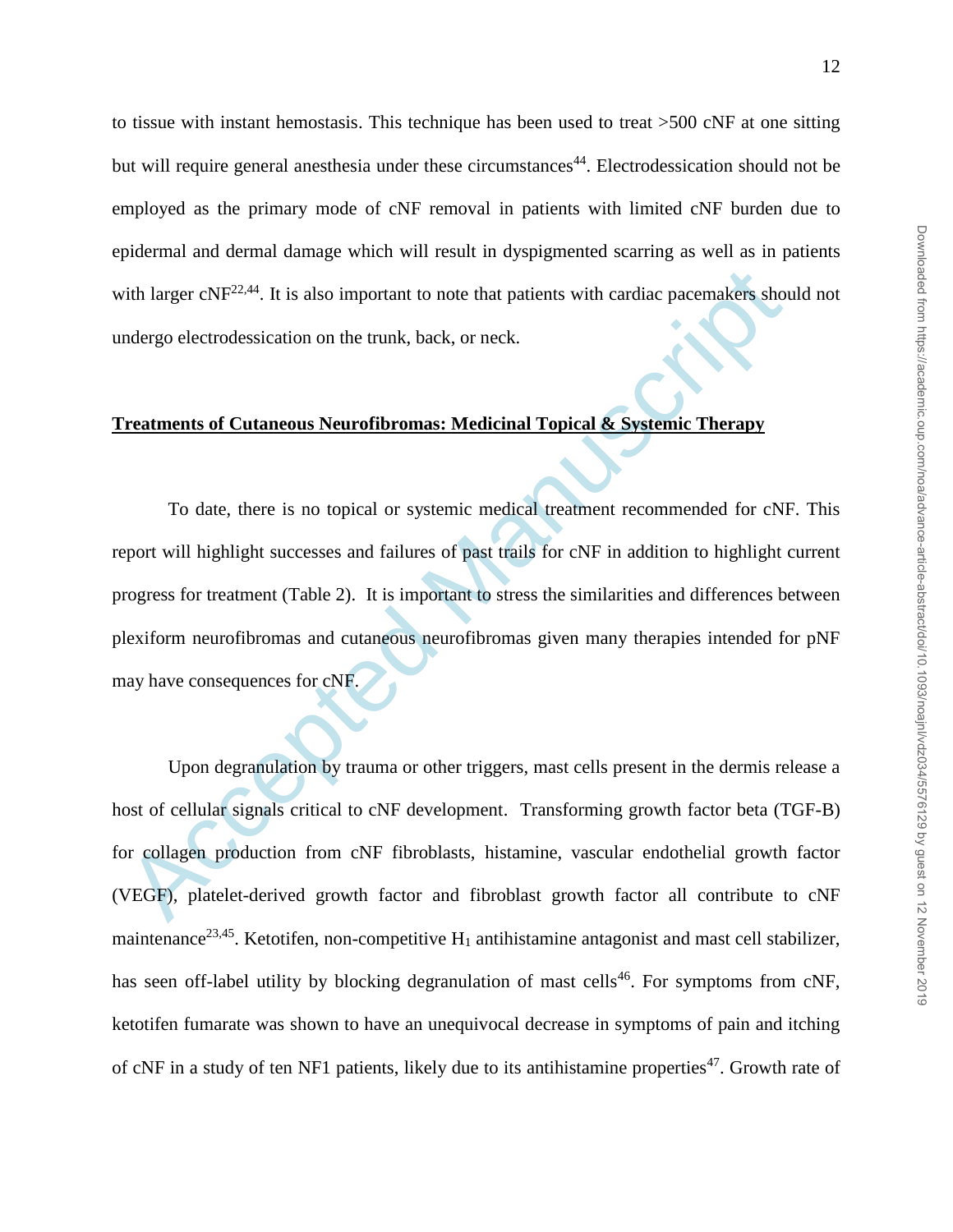cNF slowed over three years of treatment but results were not consistent. One long-term, prospective case report proactively gave an infant with NF1 ketotifen daily for 30 years and reported a paucity of cutaneous neurofibromas and the distinctive monotonous uniformity of those present, which were small and flat or barely sessile<sup>48</sup>. No double-blinded controlled trials have been performed for ketotifen for cNF size treatment. Based on our current understanding, ketotifen is not useful for mature cNF treatment but could theoretically prohibit the initial growing event. Side effects of the medication are mild, with the most common being mild and transient drowsiness.

ave been performed for ketotifen for cNF size treatment. Based on our current understate<br>totifen is not useful for mature cNF treatment but could theoretically prohibit the<br>rowing event. Side effects of the medication are Stem cell factor receptor kit (c-KIT) is found on mast cells and has been extensively correlated to NF1-deficiecnt tumor growth in animal studies<sup>13</sup>. Imatinib, the monoclonal antibody inhibitor of c-KIT, effects on pNF size in a phase-2 clinical showed a 6/36 (17%) response of participants but cNF were not measured <sup>49</sup>. A case of an NF1 individual with cutaneous vasculopathy that was treated with Imatinib had no change or reduction in burden of cNF<sup>50</sup>. The trial was stopped due to adverse effects which for Imatinib may include gastrointestinal upset, hematologic cytopenia, cardiovascular effects, and pulmonary complications<sup>50,51</sup>. Despite these trials, there have not been controlled study investigation  $\text{cNF}$ volume or growth rate in the setting of Imatinib treatment, thus no conclusions can be made regarding c-kit inhibition for cNF treatment.

Imiquimod is an immune-response modifier that acts as a toll-like receptor 7 (TLR-7) agonist to modify of the innate immune responses  $52$ . A topical application of 5% imiquimod study was performed with a primary objective to assess tumor volume by calipers and secondary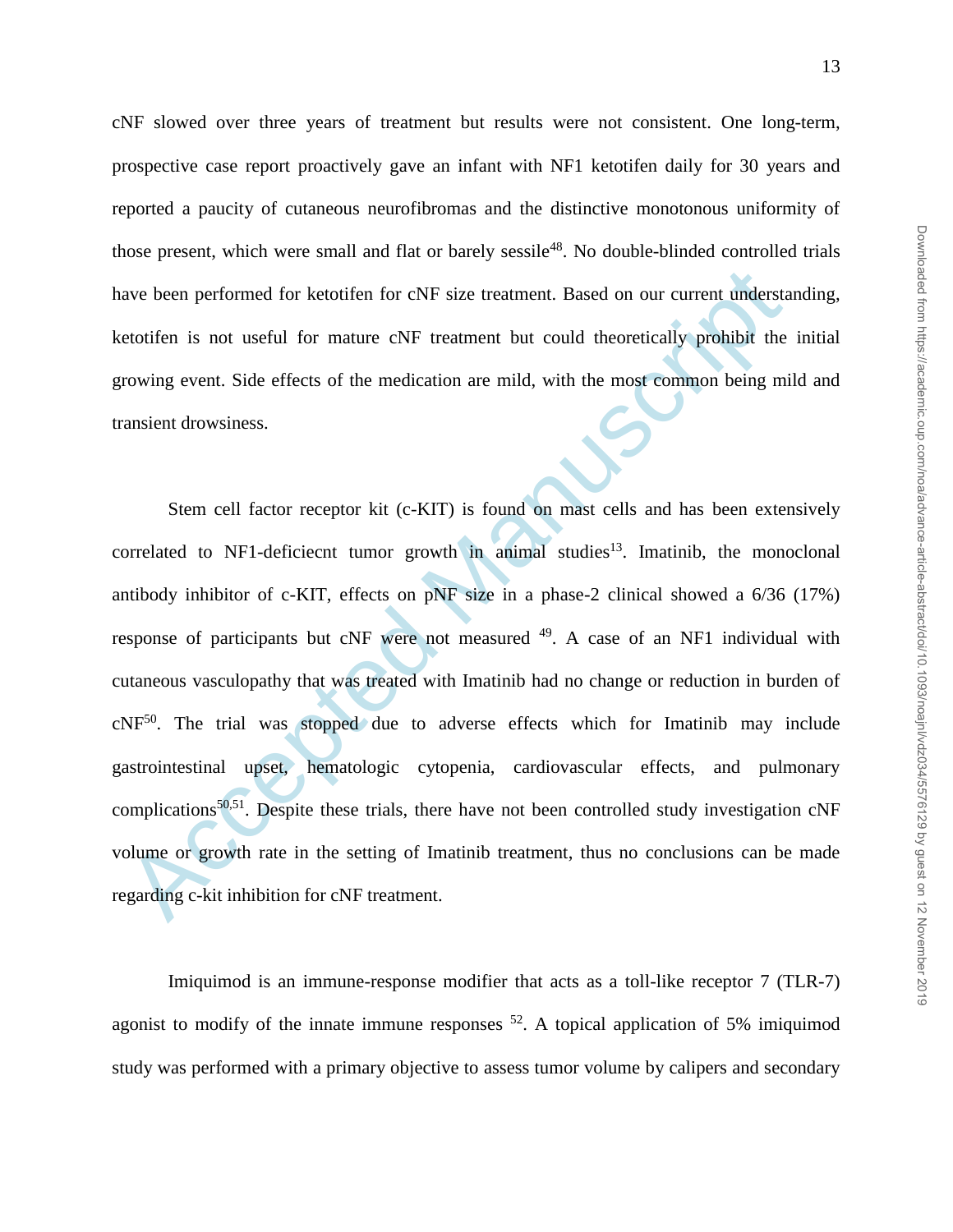objectives to evaluate the degree of infiltrating inflammatory cells around the region of application<sup>53</sup>. After 4 months,  $cNF$  showed a 15% reduction in tumor volume while the control group showed a 10% reduction. Skin inflammation after prolonged treatment was low (5-10%), suggesting targeting immunogenic response with Imiquimod may not be effective<sup>53</sup>. This study likely discredits the use of TLR-7 for cNF therapy.

kely discredits the use of TLR-7 for cNF therapy.<br>
Cells of inflammation including leukocytes and macrophages are present within cleir function is unknown. Nonsteroidal anti-inflammatory agens (NSAIDS) target th<br>
filammato Cells of inflammation including leukocytes and macrophages are present within cNF yet their function is unknown. Nonsteroidal anti-inflammatory agents (NSAIDS) target the proinflammatory enzymes, COX-1 and/or COX-2, to prevent release of PGE and prostaglandins<sup>54</sup>. Decreased inflammation through NSAIDS were hypothesized as possible mechanisms for treatment. A controlled local injection study with diclofenac showed that 48% of tumors had partial or complete response while others had tumor growth on treatment<sup>55</sup>. In one open, controlled, prospective, proof-of-concept study, 25mg/ml Diclofenac is applied topically twice daily on cNF after microporation with a laser device<sup>56</sup>. Results on 7 patients have currently not been published. The primary objective is to identify inflammatory process with the presence of tissue necrosis while observing adverse events associated with the study drug. In a related study, researchers injected doxycycline to achieve an 89% total response.

Neoplastic Schwann cell biology is also a primary target for cNF medicinal therapies. Naturally, the tumor Schwann cell utilizes growth-factor initiated RAS signaling cascade to upregulate a PI3K-mTOR survival pathway and the RAF-MEK-ERK transcription and proliferation pathway<sup>57</sup>. The NF1 protein, which is absent in tumor cells, inhibits excessive RAS activation and thus preventing activation of these two pathways<sup>58</sup>. Drug therapies aimed at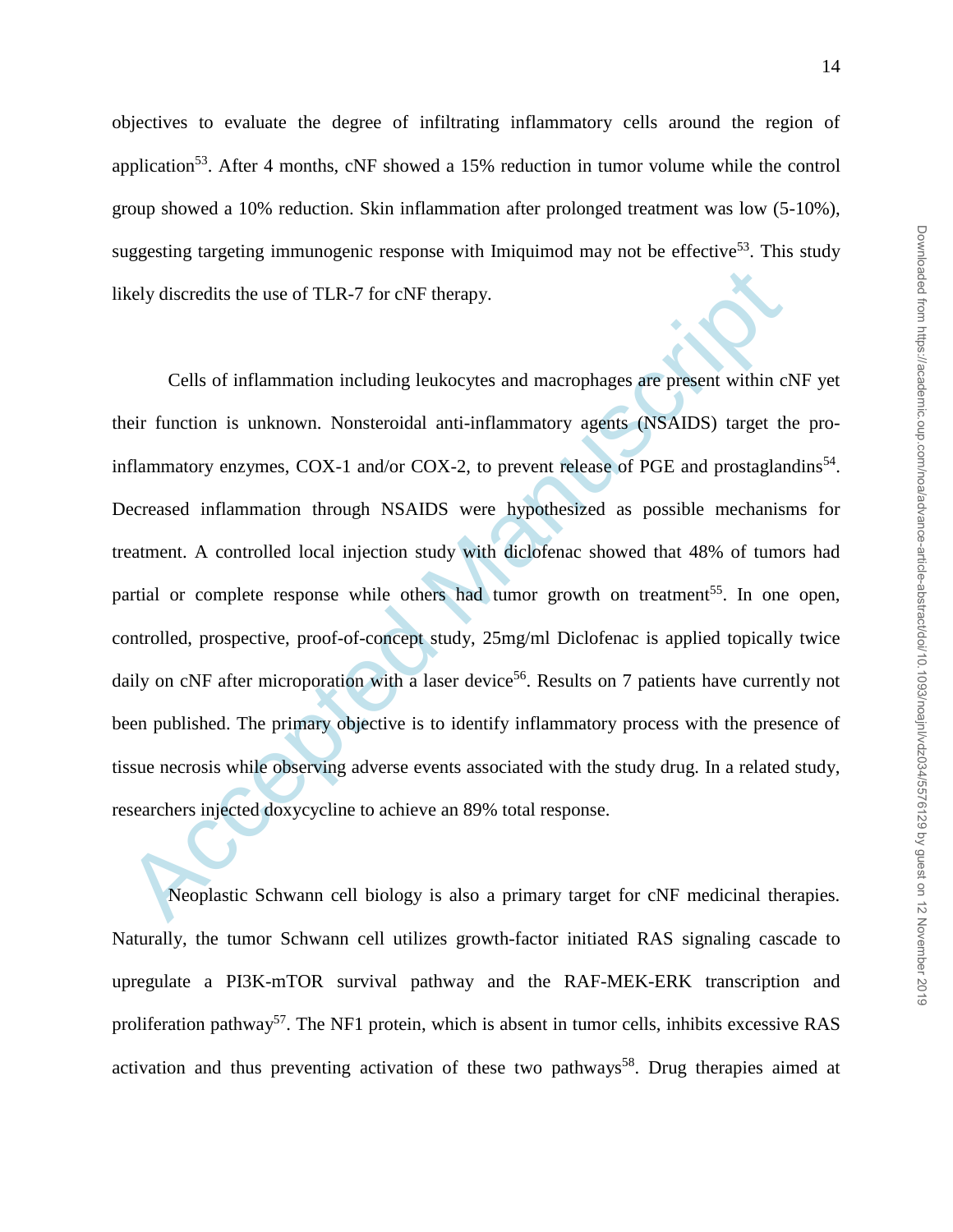downregulating these two pathways at the level of tumor Schwann cell were developed to prevent and treat cNF.

Accel Schwann cell survival<sup>59</sup>. Rapamycin, also known as Sirolimus, is a macrolide compound<br>hibits mTOR. Sirolimus and everolimus, other mTOR inhibitors, have been examined<br>etting of clinical trials for treatment of pNF a The mTOR pathway is a master regulator of cell growth and metabolism and is important in Schwann cell survival<sup>59</sup>. Rapamycin, also known as Sirolimus, is a macrolide compound that inhibits mTOR. Sirolimus and everolimus, other mTOR inhibitors, have been examined in the setting of clinical trials for treatment of pNF and MPNST, respectively $60,61$ . Although they were not the primary outcome, cNF were not reported to change or alter under the treatments. A single-arm trial examining everolimus for cNF found that it did not reduce size nor change growth under the intervention<sup>62</sup>. Although the study lacked a control arm, tumor growth was likely not observed due to the quiescence of the matured cNF in the study or the inhibition of mTOR by everolimus. The benefit to Rapamycin in a topically regimen applied daily for 6 months did not have significant systemic absorption and side effects such as pancytopenia were not observed<sup>63</sup>. Despite the necessity of mTOR in Schwann cell survival, trials with mTOR antagonists did not have a significant impact on cNF.

The RAF-MEK-ERK pathway is an important regulator of transcription and cell growth and is tightly linked to pathology involved in cNF development through upstream activation by unregulated RAS. Selumitinib is an oral selective inhibitor MAPK kinase (MEK) that has shown activity against several adult cancers<sup>64,65</sup>. The drug is undergoing a phase II clinical trial of  $\text{cNF}$ specifically<sup>66</sup>. . An earlier study investigated 24 NF1 children who had inoperable pNF with administered Selumitinib twice daily at a dose of 20 to 30 mg per square meter of body-surface area every month <sup>60</sup>. Complications included elevated creatinine kinase, urticaria, acneiform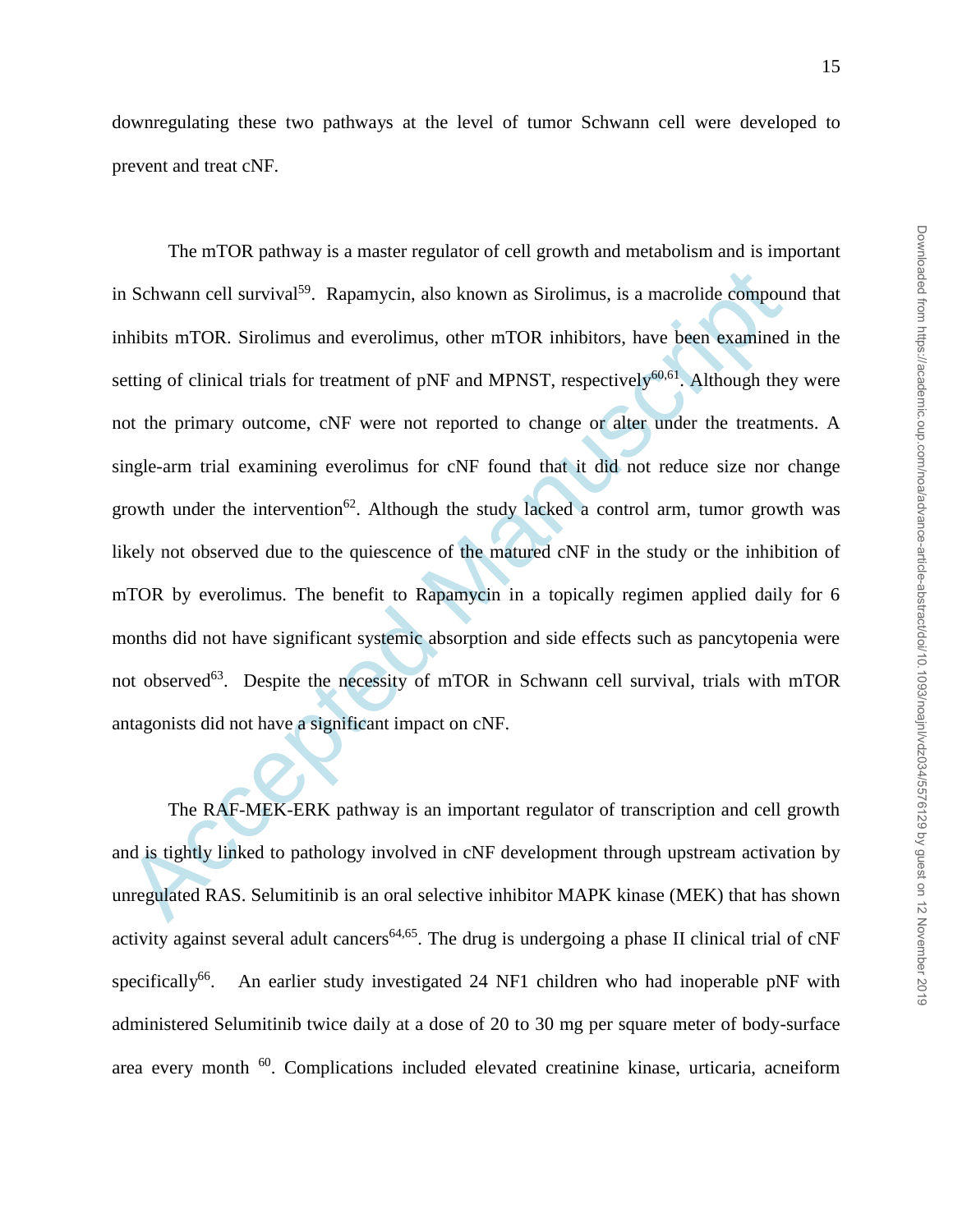rash, and in one case decreased left ventricular ejection fraction. cNF sizes were not measured but plexiform neurofibromas did have partial responses (>20% decrease volume) in 70% of children, thus signifying growth of pNF relies on MEK  $^{60}$ .

VEGF Inhibitors have also been trialed stemming from data which shows VEG<br>engiogenic signaling molecule, is expressed highly in NF1-deficient tumors<sup>23,67</sup>. Ramibizu:<br>FEGF antibody, was injected into eNF<sup>68</sup>. Uninjected t VEGF Inhibitors have also been trialed stemming from data which shows VEGF, the angiogenic signaling molecule, is expressed highly in NF1-deficient tumors<sup>23,67</sup>. Ranibizumab, a VEGF antibody, was injected into cNF<sup>68</sup>. Uninjected tumors served as internal controls and primary outcomes were cNF volume changes and interstitial pressure. Reports of outcomes are still expected to be released. Another VEGF inhibitor, Sorefenib, had significant effects on lowering pNF volume by MRI, although cNF response was not measured<sup>69,70</sup>. A trial targeting both mTor inhibition with everolimus and VEGF with bevacizumab in order to examine the pNF and MPNST growth also revealed minimal changes to cNF development or growth  $71$ . One possible reason for this unresponsive nature of cNF to anti-proliferative molecules may be the quiescent nature of mature cNF on the skin which do not rely on these signaling pathways after development or whether the trial outcome measure was not sensitive enough to quantify the changes in cNF.

Hormones play a significant role in cNF development. For example, women with NF1 have been reported to have rapid growth in cNF size and numbers during puberty and again, during pregnancy<sup>72</sup>. Both progesterone receptors and estrogen receptors have been found in varying degrees within  $cNF^{73,74}$ . In fact, neurofibroma-derived Schwann cells respond by increased proliferation to hormonal (progesterone and estrogen) treatment in vitro and studies in vivo also support this observation<sup>75,76</sup>. Interestingly, two patients with NF1 that took high-dose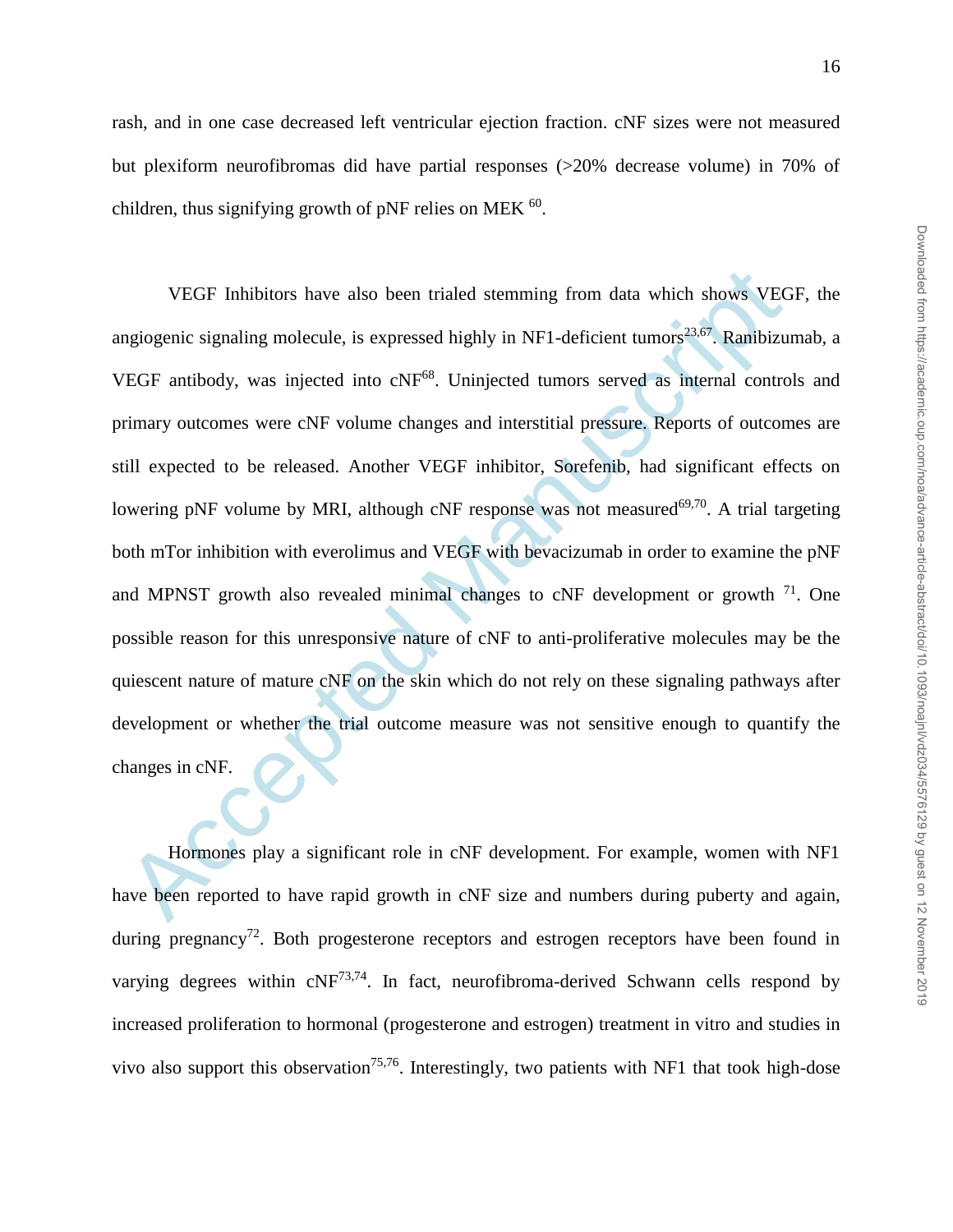progesterone had an increased tumor size burden<sup>77</sup>. However, a study of 59 women with NF1 who took hormonal contraceptives (progesterone-estrogen combination or progesterone alone) did not reveal an association with  $cNF$  growth<sup>77</sup>. Thus, the link between hormones and  $cNF$  is highly evident in some studies but not in others and further research to characterize this relationship will be beneficial<sup>73,78</sup>. This research should encompass single-sample gene-set enrichment analysis of hormonal pathways in cNF that can reveal hormone impact on individual types of cells within a cNF. To date, growth hormone hypersecretion has been noted in some NF1 patients, but other studies have revealed growth hormone under secretion<sup>79-82</sup>. Therefore, the exact role of hormone in NF1 remains undetermined.

elationship will be beneficial<sup>73,78</sup>. This research should encompass single-sample genichment analysis of hormonal pathways in cNF that can reveal hormone impact on indi-<br>preson for each within a cNF. To date, growth horm Photodynamic therapy (PDT) has been used to treat a variety of dermatologic, hyperproliferative disease including actinic keratosis, basal cell carcinomas, and cutaneous T cell lymphoma<sup>83</sup>. PDT also can kill bacteria and fungi and destroy viruses that cause warts or molluscum contagiosum<sup>84</sup>. A photosensitizer agent, 5-aminiolevulinic acid (ALA), are precursors to human body's endogenous photosensitizer Protoporphyrin IX. When illuminated with broadband red-light source 570-670nm, cells that up take the photosensitizer succumb to death secondary to reaction causing chemical tissue destruction, recruitment of inflammatory cells, and vascular compromise  $83$ . In-vitro studies with MPNST cells show a cytotoxic affect  $85$ . However, a case study examining PDT with ALA for pNF specifically did not note any changes to this mass<sup>86</sup>. Two clinical trials NCT01682811 (recruiting) and NCT02728388 (not yet recruiting) are examining the impact of ALA-PDT on cNF<sup>87,88</sup>.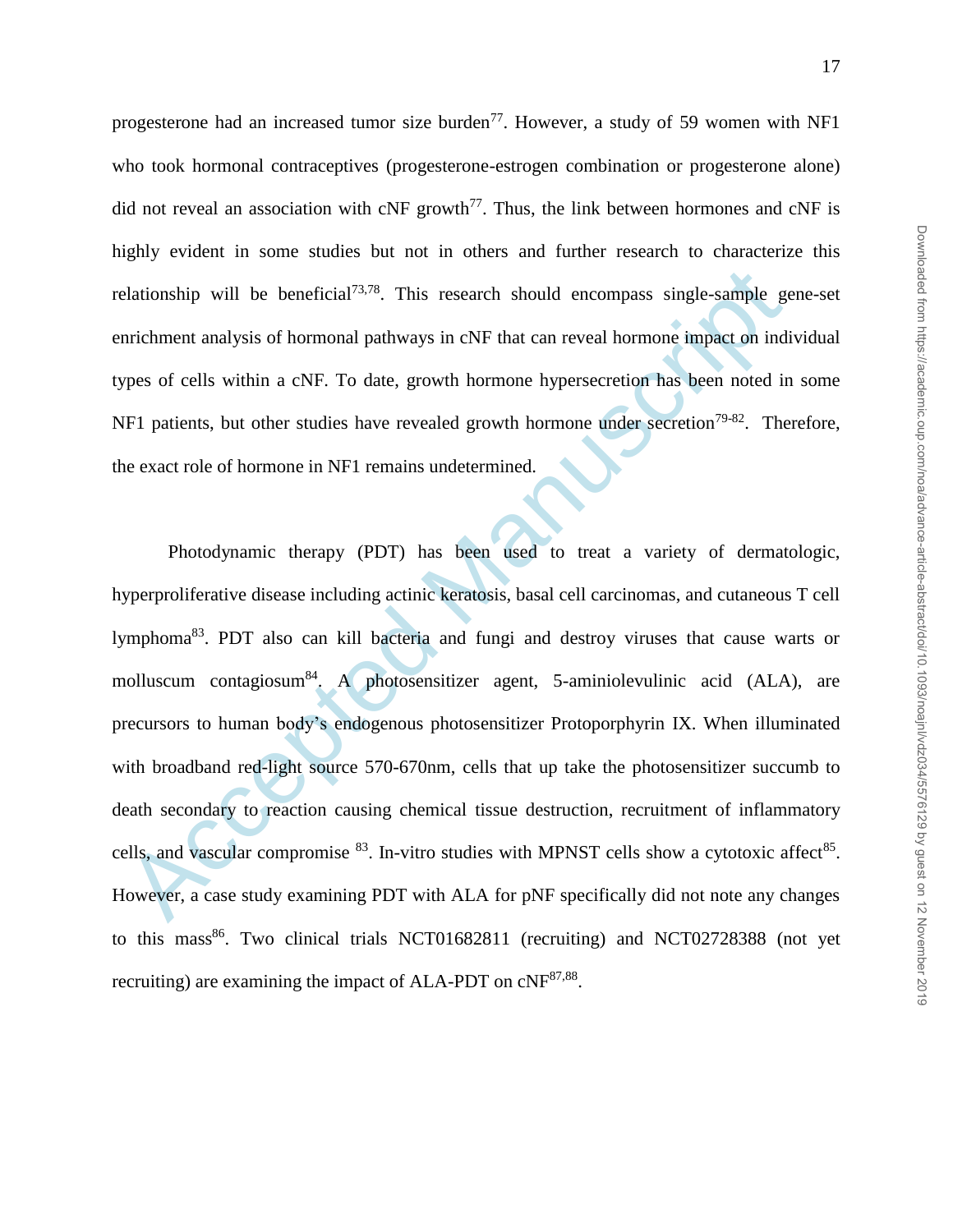Specific recommendations for treatment of cNF rely on several factors that include equipment availability, time, tumor burden, tumor size, location, and desired cosmetic outcomes (Figure 2).

Due to its benign nature, cNF ultimately do not contribute to differences in mortal<br>F1 patients. Thus, asymptomatic lesions without cosmetic concern should be manage<br>assurance alone. Symptomatic lesions, such as itching or Due to its benign nature, cNF ultimately do not contribute to differences in mortality for NF1 patients. Thus, asymptomatic lesions without cosmetic concern should be managed by reassurance alone. Symptomatic lesions, such as itching or pain, can be removed physically. Lesions that trouble the patient due to cosmetic disfigurement should be removed given the strong link between  $cNF$  burden and lower quality of life  $89$ . For larger (over 2 cm)  $cNF$  with globular morphology, elliptical excision with primary suture closure should be reserved to reduce infection and support faster skin healing. If cosmetically unappealing or in a sensitive area including the face, neck, and breast, the modified biopsy removal method  $18$  or primary excision may be employed to reduce scar size given patients are low risk for hypertrophic or keloidal scarring. Photocoagulation could replace the modified biopsy removal method if equipment and trained specialists are available – though reliability for complete removal of the lesion remains unclear. Given an extensively high cNF burden in the abdomen, chest, or back, more rapid, "mega-session" and cosmetically insensitive techniques can be utilized including  $CO<sub>2</sub>$  laser for tumors  $>5$ mm and electrodessication for tumors  $<5$ mm without the need for suturing and healing by secondary intention. Risks and benefits for each available procedure should be discussed with the patients.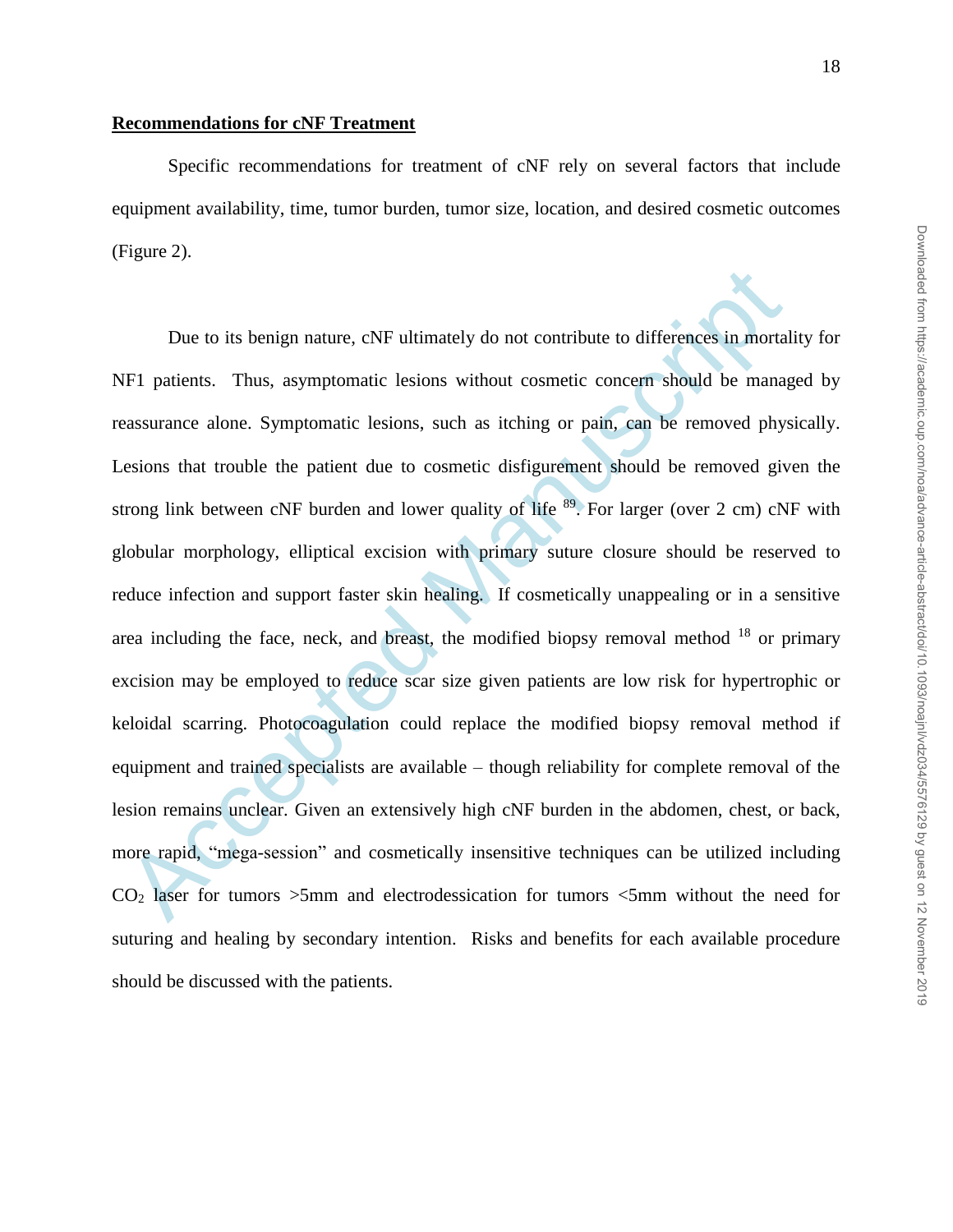### **Future Directions**

me, future research and controlled clinical trials are necessary to target eNF in early state<br>evelopment prior to requiring overt treatment. The ideal cNF therapy for patients wit<br>could prevent tumor development from the Surgical and destructive removal is the mainstay and golden-standard of therapy for cutaneous neurofibromas. Destructive modalities including  $CO<sub>2</sub>$  lasers, electrodessications, and photocoagulation are effective at treatment of tackling hundreds of cNF at one sitting. At this time, future research and controlled clinical trials are necessary to target cNF in early stages of development prior to requiring overt treatment. The ideal cNF therapy for patients with NF1 would prevent tumor development from the very beginning. This could come in the form of genetic therapy with genomic editing techniques. The application of CRISPR in theory could be used to correct the initial mutation<sup>90</sup>. However, the technique is still incomplete, not yet fully developed and controversial. The advances provided by understanding the biology of cNF derived from recent animal models may afford new opportunity for specific target therapies $^{23}$ . Lessons learned from the molecular interactions between the neoplastic Schwann cells and their tumor microenvironment within the cNF will provide us new approaches to develop novel therapies to delay and to prevent neurofibroma development in NF1 patients. In this arena, cellular quiescence, halting of the cell-cycle, is at the cornerstone of cNF evolution and should be a prime target for prevention of  $cNF<sup>91</sup>$ . It has been known that  $cNF$  rapidly proliferate in size at the early stage but eventually becomes quiescent in mature stage<sup>17</sup> as it shuts down proliferation of the mass when it reaches a certain size and remains unchanged for years. The mechanisms behind quiescence are unknown. Additional studies should be invested to characterize cNF quiescence. Clear targets for this endeavor are examining the cells of origin in early stage and neoplastic cells as well as the tumor microenvironment in the quiescent stage<sup>23</sup>. Additionally, prevention of growth and reducing tumor size by minimizing the microenvironment collagen will contribute to overall cNF mass<sup>92</sup>.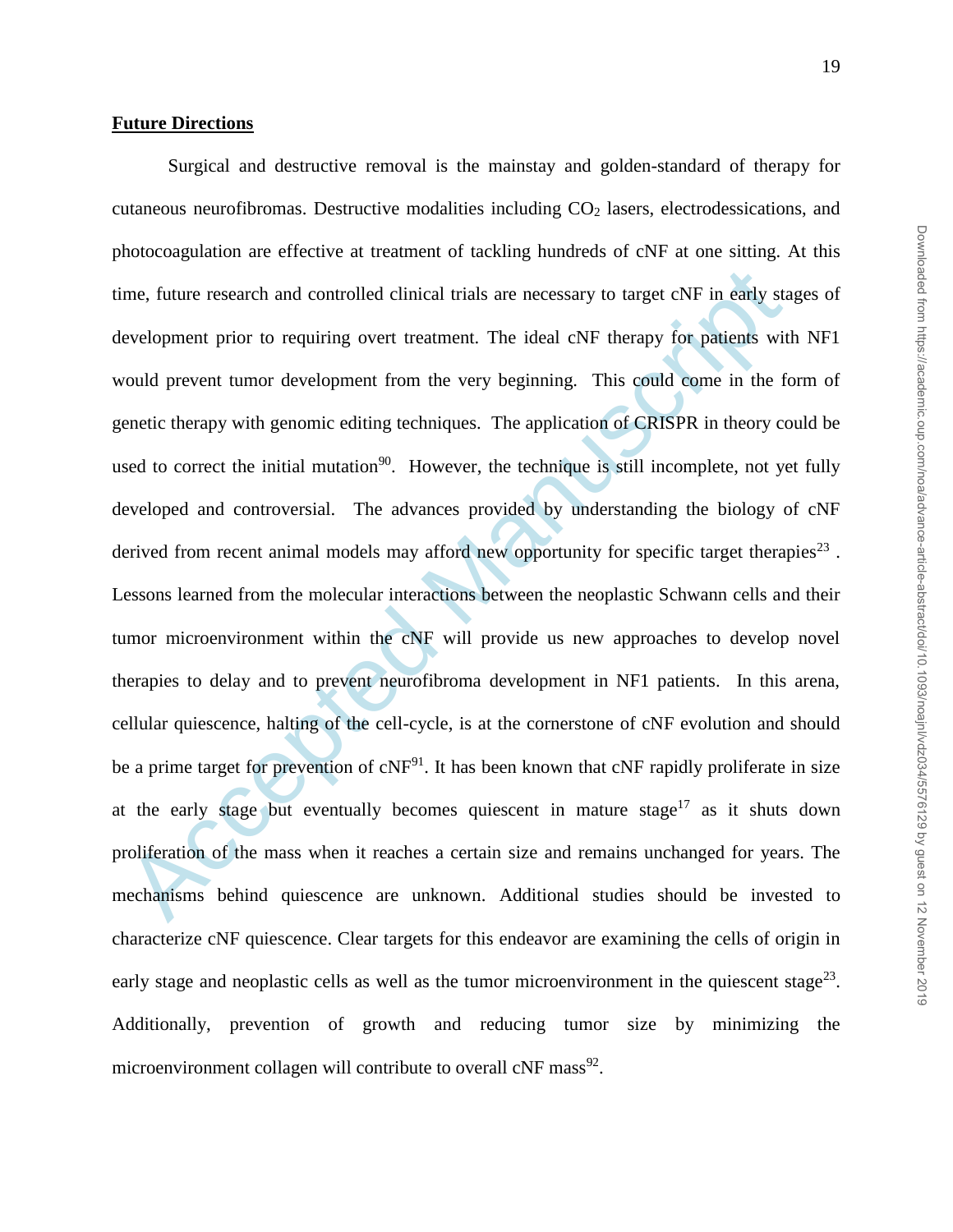### **Conclusion**

Within the report lies discussion involving current therapy guidelines for cNF management through physical removal and examination of medicinal clinical research which targets cNF biology. Importantly, future directions for research in understanding cellular quiescence in cNF as well as interaction between the neoplastic Schwann cells and its tumor microenvironment in initiating and maintaining cNF will be essential to develop specific and effective therapy for the most common tumor in NF1.

### **Acknowledgments**

rigets eNF biology. Importantly, future directions for research in understanding cuse<br>cence in cNF as well as interaction between the neoplastic Schwann cells and its<br>incrementionment in initiating and maintaining cNF will LQL holds a Career Award for Medical Scientists from the Burroughs Wellcome Fund, the Thomas L. Shields, M.D. Professorship in Dermatology, and supported by fundings from the Giorgio Foundation, the Neurofibromatosis Therapeutic Acceleration Program, the NF1 Research Consortium Fund, the National Cancer Institute of the National Institutes of Health (grant number R01 CA166593) and the US Department of Defense.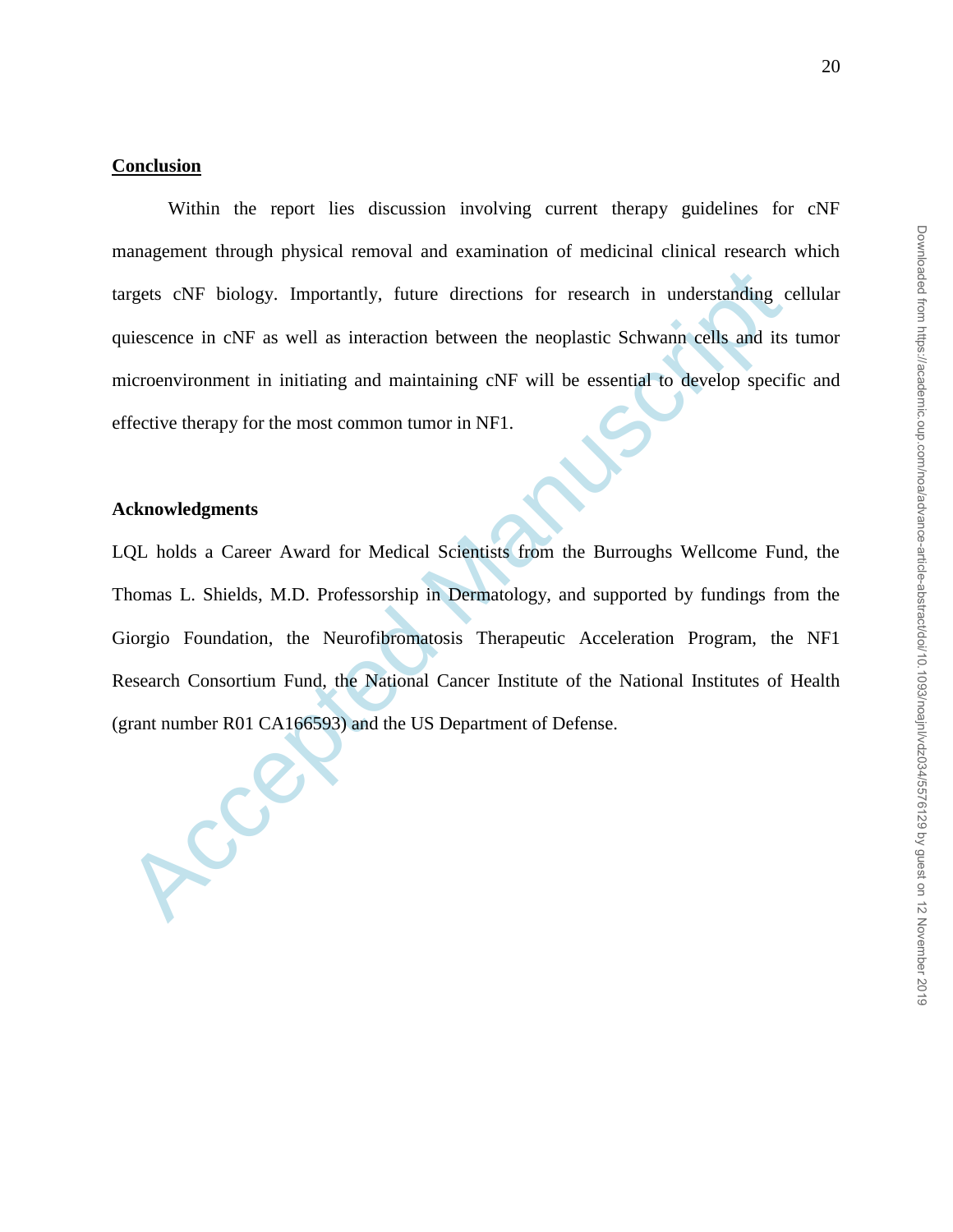### **References**

1. Boyd KP, Korf BR, Theos A. Neurofibromatosis type 1. J Am Acad Dermatol 2009;61:1- 14; quiz 5-6.

2. Ferner RE, Huson SM, Thomas N, et al. Guidelines for the diagnosis and management of individuals with neurofibromatosis 1. Journal of medical genetics 2007;44:81-8.

3. Muir D, Neubauer D, Lim IT, Yachnis AT, Wallace MR. Tumorigenic properties of neurofibromin-deficient neurofibroma Schwann cells. Am J Pathol 2001;158:501-13.

4. Wu M, Wallace MR, Muir D. Tumorigenic properties of neurofibromin-deficient Schwann cells in culture and as syngrafts in Nf1 knockout mice. J Neurosci Res 2005;82:357-67.

5. Jouhilahti EM, Peltonen S, Callens T, et al. The development of cutaneous neurofibromas. Am J Pathol 2011;178:500-5.

6. Evans DG, Baser ME, McGaughran J, Sharif S, Howard E, Moran A. Malignant peripheral nerve sheath tumours in neurofibromatosis 1. J Med Genet 2002;39:311-4.

7. Williams VC, Lucas J, Babcock MA, Gutmann DH, Korf B, Maria BL. Neurofibromatosis type 1 revisited. Pediatrics 2009;123:124-33.

8. Ortonne N, Wolkenstein P, Blakeley JO, et al. Cutaneous neurofibromas: Current clinical and pathologic issues. Neurology 2018;91:S5-S13.

9. Cannon A, Chen MJ, Li P, et al. Cutaneous neurofibromas in Neurofibromatosis type I: a quantitative natural history study. Orphanet J Rare Dis 2018;13:31.

Muir D, Neubauer D, Lim IT, Yachnis AT, Wallace MR. Tumorigenic properties of<br>eurofibronin-deficient neurofibroma Schwann cells. Am J Pathol 2001;158:501-13.<br>Wu M, Wallace MR, Muir D. Tumorigenic properties of neurofibroni 10. Cohen JS, Levy HP, Sloan J, Dariotis J, Biesecker BB. Depression among adults with neurofibromatosis type 1: prevalence and impact on quality of life. Clin Genet 2015;88:425-30.

11. Le LQ, Shipman T, Burns DK, Parada LF. Cell of origin and microenvironment contribution for NF1-associated dermal neurofibromas. Cell Stem Cell 2009;4:453-63.

12. Brosseau JP, Pichard DC, Legius EH, et al. The biology of cutaneous neurofibromas: Consensus recommendations for setting research priorities. Neurology 2018;91:S14-S20.

13. Yang FC, Ingram DA, Chen S, et al. Nf1-dependent tumors require a microenvironment containing Nf1+/-- and c-kit-dependent bone marrow. Cell 2008;135:437-48.

14. Payne V, Kam PC. Mast cell tryptase: a review of its physiology and clinical significance. Anaesthesia 2004;59:695-703.

15. Le L, Kesterson JP, Robert & H. Guttmann D. Defining the Research Landscape for Dermal Neurofbromas. Oncology Times 2016;38.:14-5.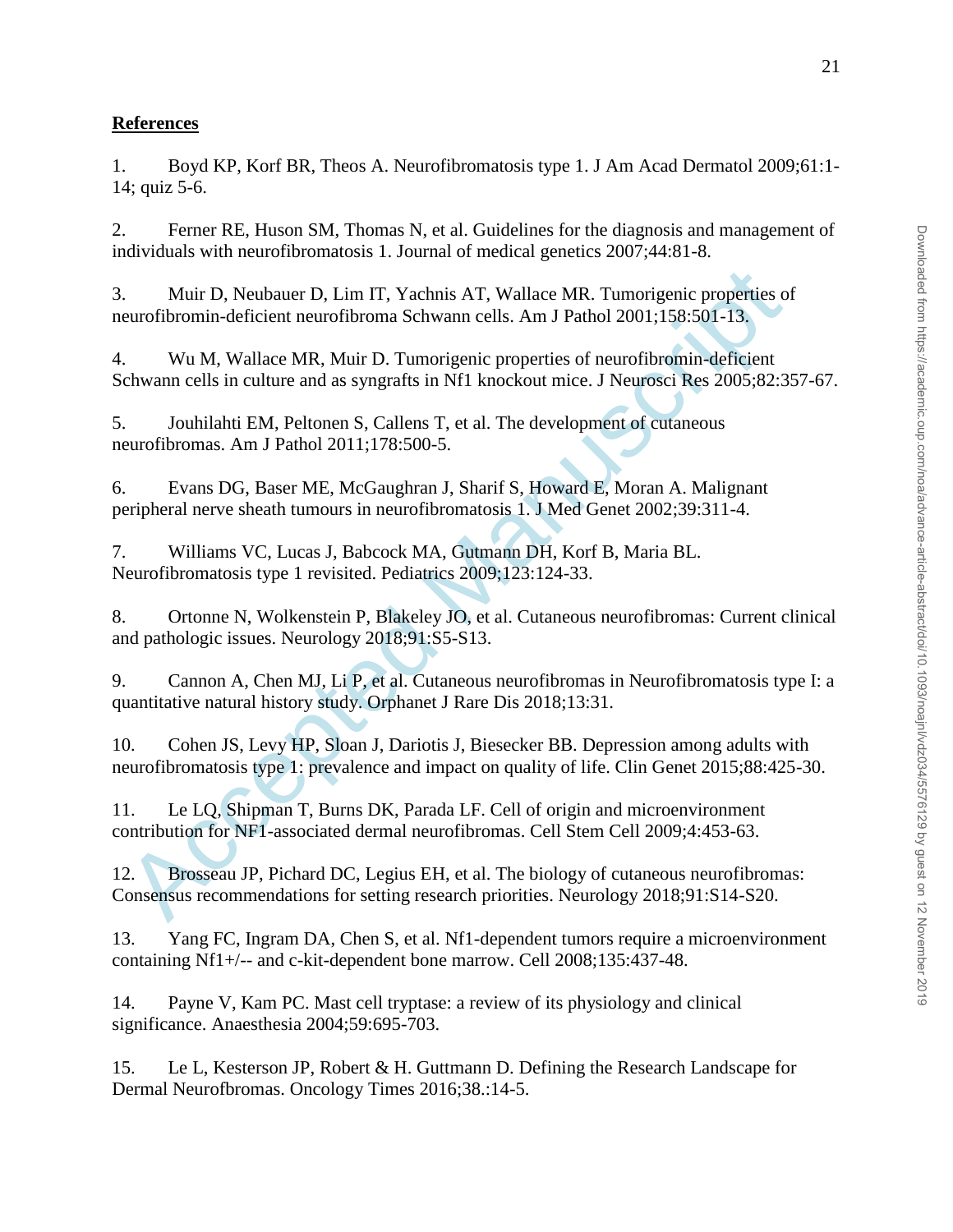16. Dundr P, Povysil C, Tvrdik D. Actin expression in neural crest cell-derived tumors including schwannomas, malignant peripheral nerve sheath tumors, neurofibromas and melanocytic tumors. Pathol Int 2009;59:86-90.

17. MV. R. Translational genetics and genomics: the fundamental nature of NF1 neurofibromas. . Transl Genet Genom 2007;1:3-14.

18. Chamseddin BH, Hernandez L, Solorzano D, Vega J, Le LQ. Robust surgical approach for cutaneous neurofibroma in neurofibromatosis type 1. JCI insight 2019;5.

19. Bromley GS, Sherman JE, Goulian D, Jr. Neurofibromatosis-distribution of lesions and surgical treatment. Ann Plast Surg 1982;8:272-6.

20. Becker DW, Jr. Use of the carbon dioxide laser in treating multiple cutaneous neurofibromas. Ann Plast Surg 1991;26:582-6.

8. Chamseddin BH, Hernandez L. Solorzano D. Vega J, Le LQ. Robust surgical appror cutaneous neurofibroma in neurofibromatosis type 1. ICI insight 2019;5.<br>
9. Bromley GS, Sherman JE, Goulian D, Jr. Neurofibromatosis-distrib 21. Kriechbaumer LK, Susani M, Kircher SG, Distelmaier K, Happak W. Comparative study of CO2- and Er:YAG laser ablation of multiple cutaneous neurofibromas in von Recklinghausen's disease. Lasers Med Sci 2014;29:1083-91.

22. Levine SM, Levine E, Taub PJ, Weinberg H. Electrosurgical excision technique for the treatment of multiple cutaneous lesions in neurofibromatosis type I. J Plast Reconstr Aesthet Surg 2008;61:958-62.

23. Allaway RJ, Gosline SJC, La Rosa S, et al. Cutaneous neurofibromas in the genomics era: current understanding and open questions. Br J Cancer 2018;118:1539-48.

24. Verma SK, Riccardi VM, Plotkin SR, et al. Considerations for development of therapies for cutaneous neurofibroma. Neurology 2018;91:S21-S30.

25. Onesti MG, Carella S, Spinelli G, Scuderi N. The megasession technique for excision of multiple neurofibromas. Dermatol Surg 2010;36:1488-90.

26. Yuan SM, Cui L, Guo Y, et al. Surgical management of giant neurofibroma in soft tissue: a single-center retrospective analysis. Int J Clin Exp Med 2015;8:5245-53.

27. Chen DL, Carlson EO, Fathi R, Brown MR. Undermining and Hemostasis. Dermatol Surg 2015;41 Suppl 10:S201-15.

28. Bordianu A, Bobirca F. Facial skin cancer surgery under local anesthesia. J Med Life 2018;11:231-7.

29. Roenigk RK, Ratz JL. CO2 laser treatment of cutaneous neurofibromas. J Dermatol Surg Oncol 1987;13:187-90.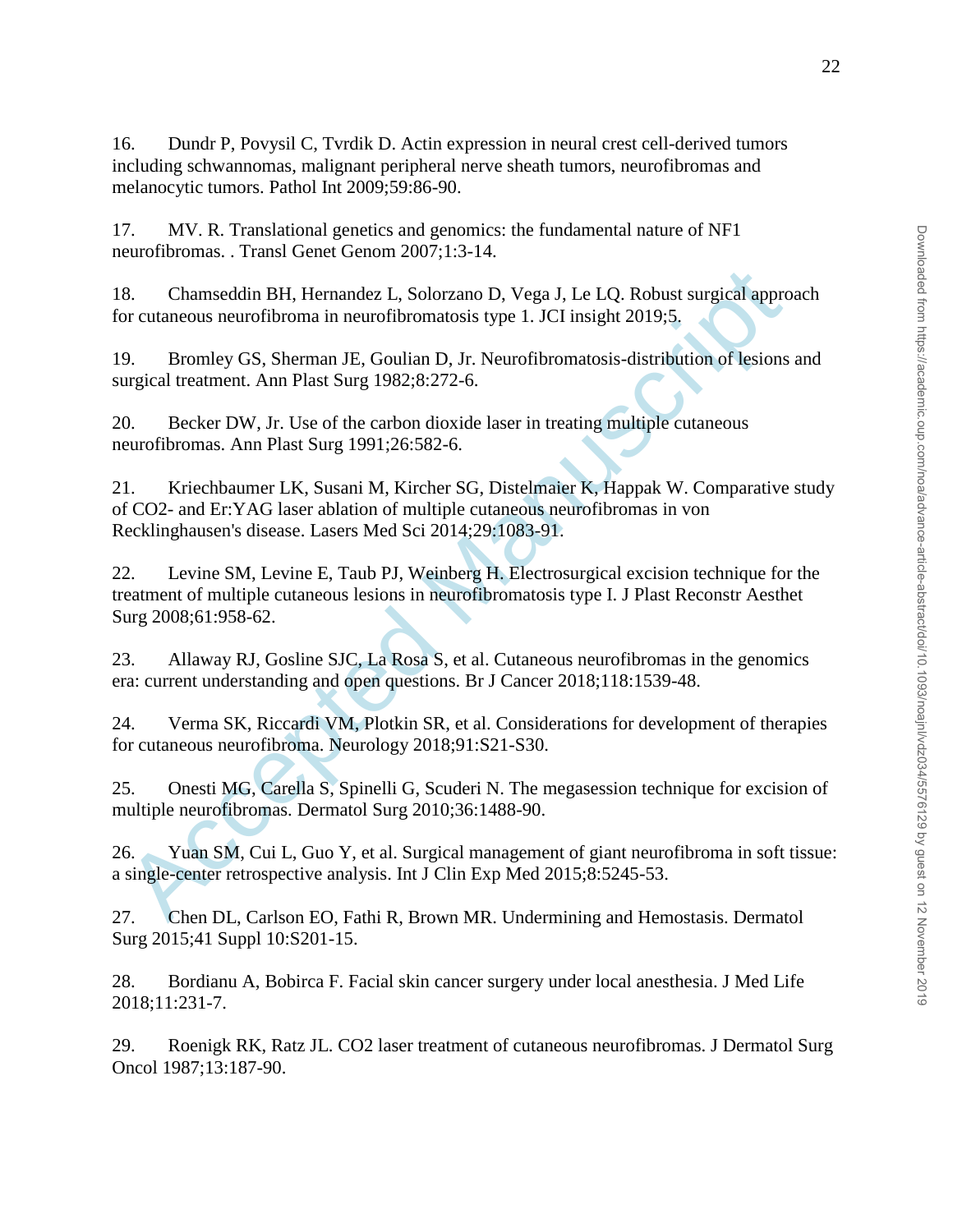30. Brauner GJ. Various laser modalities in the treatment of cutaneous lesions. Clin Podiatr Med Surg 1992;9:687-97.

31. Chiang YZ, Al-Niaimi F, Ferguson J, August PJ, Madan V. Carbon dioxide laser treatment of cutaneous neurofibromas. Dermatol Ther (Heidelb) 2012;2:7.

32. Meni C, Sbidian E, Moreno JC, et al. Treatment of neurofibromas with a carbon dioxide laser: a retrospective cross-sectional study of 106 patients. Dermatology 2015;230:263-8.

33. Moreno JC, Mathoret C, Lantieri L, Zeller J, Revuz J, Wolkenstein P. Carbon dioxide laser for removal of multiple cutaneous neurofibromas. Br J Dermatol 2001;144:1096-8.

34. Ostertag JU, Theunissen CC, Neumann HA. Hypertrophic scars after therapy with CO2 laser for treatment of multiple cutaneous neurofibromas. Dermatol Surg 2002;28:296-8.

35. Gloster HM, Jr., Roenigk RK. Carbon dioxide laser for the treatment of cutaneous lesions. Clin Dermatol 1995;13:25-33.

36. El-Hoshy K, Abdel-Halim MRE, Dorgham D, El-Din Sayed SS, El-Kalioby M. Efficacy of Fractional Carbon Dioxide Laser in the Treatment of Mature Burn Scars: A Clinical, Histopathological, and Histochemical Study. J Clin Aesthet Dermatol 2017;10:36-43.

37. Finlay AY, Khan GK. Dermatology Life Quality Index (DLQI)--a simple practical measure for routine clinical use. Clin Exp Dermatol 1994;19:210-6.

38. Elwakil TF, Samy NA, Elbasiouny MS. Non-excision treatment of multiple cutaneous neurofibromas by laser photocoagulation. Lasers Med Sci 2008;23:301-6.

39. Kim HJ, Lee KG, Yi SM, Kim JH, Kim IH. Successful treatment of multiple cutaneous neurofibromas using a combination of shave excision and laser photothermocoagulation with a 1,444-nm neodymium-doped yttrium aluminum garnet laser. Dermatol Surg 2012;38:960-3.

user: a retrospective cross-sectional study of 106 patients. Dermatology 2015;230:263-8.<br>
3. Moreno J.C., Mathoret C., Lantieri L., Zeller J., Revuz J., Wolkenstein P. Carbon dioxi<br>
user for removal of multiple cutaneous n 40. El-Domyati M, El-Ammawi TS, Medhat W, Moawad O, Mahoney MG, Uitto J. Effects of the Nd:YAG 1320-nm laser on skin rejuvenation: clinical and histological correlations. J Cosmet Laser Ther 2011;13:98-106.

41. Trelles MA, Velez M, Mordon S. Correlation of histological findings of single session Er:YAG skin fractional resurfacing with various passes and energies and the possible clinical implications. Lasers Surg Med 2008;40:171-7.

42. Storm FK, Harrison WH, Elliott RS, Silberman AW, Morton DL. Thermal distribution of magnetic-loop induction hyperthermia in phantoms and animals: effect of the living state and velocity of heating. Int J Radiat Oncol Biol Phys 1982;8:865-71.

43. Roberts AH, Crockett DJ. An operation for the treatment of cutaneous neurofibromatosis. Br J Plast Surg 1985;38:292-3.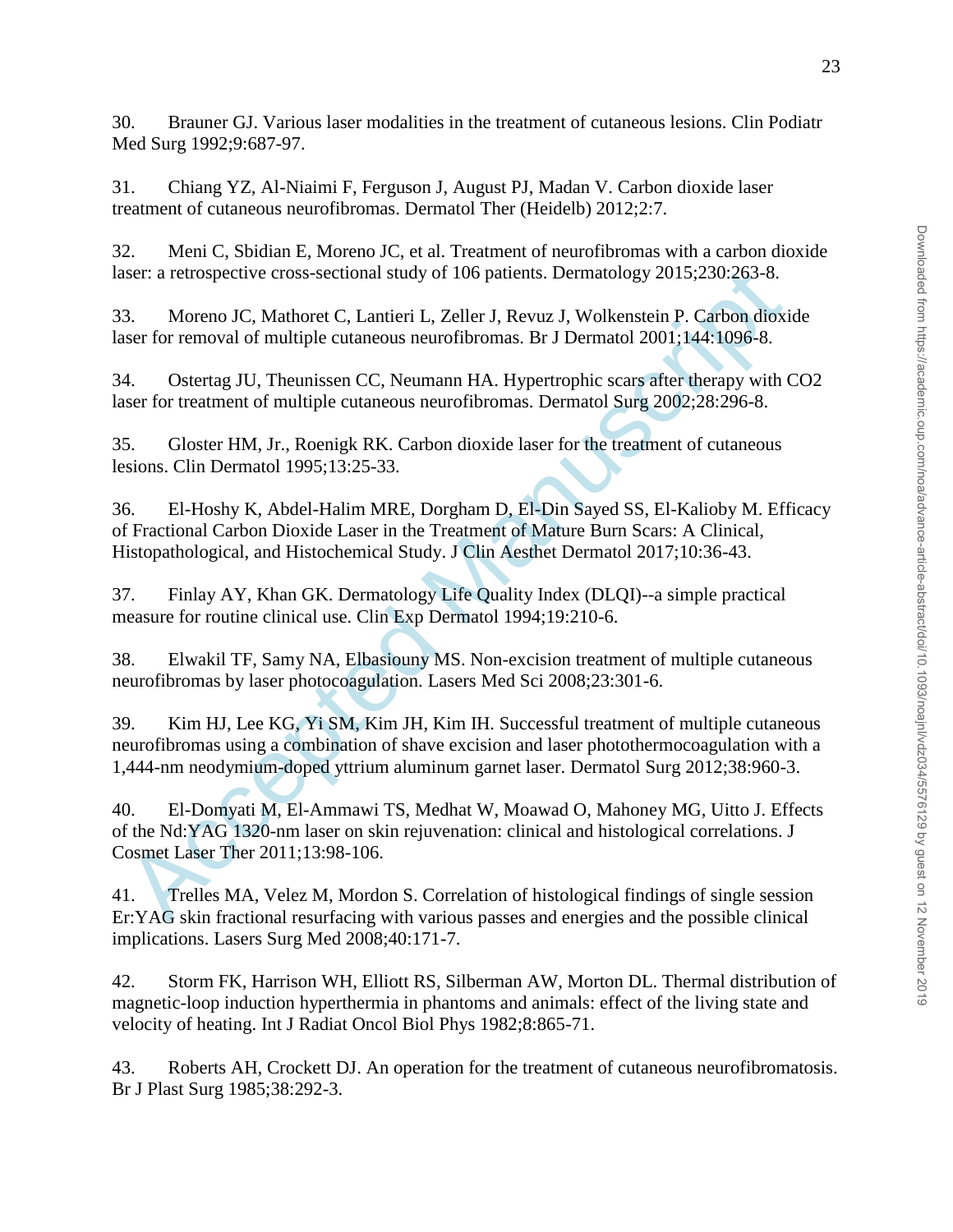44. Lutterodt CG, Mohan A, Kirkpatrick N. The use of electrodessication in the treatment of cutaneous neurofibromatosis: A retrospective patient satisfaction outcome assessment. J Plast Reconstr Aesthet Surg 2016;69:765-9.

45. Yang FC, Chen S, Clegg T, et al. Nf1+/- mast cells induce neurofibroma like phenotypes through secreted TGF-beta signaling. Hum Mol Genet 2006;15:2421-37.

46. Riccardi VM. Mast-cell stabilization to decrease neurofibroma growth. Preliminary experience with ketotifen. Arch Dermatol 1987;123:1011-6.

47. Riccardi VM. A controlled multiphase trial of ketotifen to minimize neurofibromaassociated pain and itching. Arch Dermatol 1993;129:577-81.

48. Riccardi VM. Ketotifen suppression of NF1 neurofibroma growth over 30 years. Am J Med Genet A 2015;167:1570-7.

49. Robertson KA, Nalepa G, Yang FC, et al. Imatinib mesylate for plexiform neurofibromas in patients with neurofibromatosis type 1: a phase 2 trial. Lancet Oncol 2012;13:1218-24.

50. Khelifa I, Saurat JH, Prins C. Use of imatinib in a patient with cutaneous vasculopathy in the context of von Recklinghausen disease/neurofibromatosis. Br J Dermatol 2015;172:253-6.

51. Azizi G, Mirshafiey A. Imatinib mesylate: an innovation in treatment of autoimmune diseases. Recent Pat Inflamm Allergy Drug Discov 2013;7:259-67.

52. Navi D, Huntley A. Imiquimod 5 percent cream and the treatment of cutaneous malignancy. Dermatol Online J 2004;10:4.

53. Massachusetts General Hospital. [NCT00865644] Topical Imiquimod 5% Cream for Treatment of Cutaneous Neurofibromas in Adults With Neurofibromatosis 1 No Title. ClinicalTrials.gov. (2009).

6. Riccardi VM. Mast-cell stabilization to decrease neurofibroma growth. Preliminary<br>sperience with ketotifen. Arch Dermatol 1987;123:1011-6.<br>7. Riccardi VM. A controlled multiphase trial of ketotifen to minimize neurofibr 54. Zhang X, Morham SG, Langenbach R, Young DA. Malignant transformation and antineoplastic actions of nonsteroidal antiinflammatory drugs (NSAIDs) on cyclooxygenase-null embryo fibroblasts. J Exp Med 1999;190:451-59.

55. Fundação Educacional Serra dos Órgãos. [NCT03090971] Use of Topical Liquid Diclofenac Following Laser Microporation of Cutaneous Neurofibromas in Patients With NF1. ClinicalTrials.gov. (2017).

56. Geller, M. et al. A proof-of-concept assessment of the safety and efficacy of intralesional diclofenac in the treatment of cutaneous neurofibromas. Int. J. Clin. Med. 6, 975–983 (2015).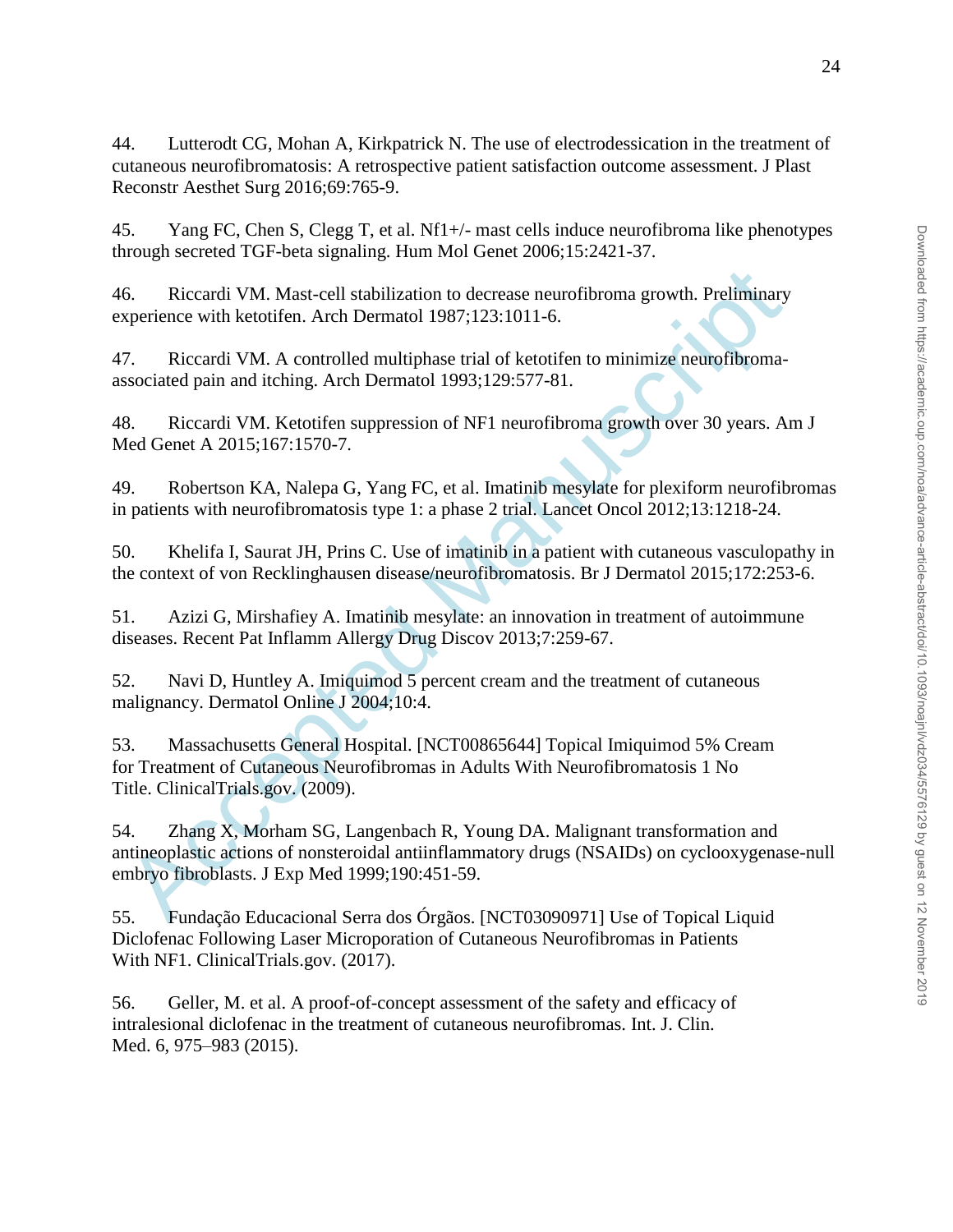57. Ratner N, Miller SJ. A RASopathy gene commonly mutated in cancer: the neurofibromatosis type 1 tumour suppressor. Nat Rev Cancer 2015;15:290-301.

58. Downward J. Targeting RAS signalling pathways in cancer therapy. Nat Rev Cancer 2003;3:11-22.

59. Johannessen CM, Reczek EE, James MF, Brems H, Legius E, Cichowski K. The NF1 tumor suppressor critically regulates TSC2 and mTOR. Proc Natl Acad Sci U S A 2005;102:8573-8.

60. Dombi E, Baldwin A, Marcus LJ, et al. Activity of Selumetinib in Neurofibromatosis Type 1-Related Plexiform Neurofibromas. N Engl J Med 2016;375:2550-60.

61. Assistance Publique - Hôpitaux de Paris. [NCT01412892] Use of RAD001 as Monotherapy in the Treatment of Neurofibromatosis 1 Related Internal Plexiform Neurofibromas (NFitor). ClinicalTrials.gov. (2011).

62. The University of Texas Health Science Center - Houston. [NCT02332902] Everolimus for Treatment of Disfiguring Cutaneous Lesions in Neurofibromatosis1 CRAD001CUS232T (DCLNF1). ClinicalTrials.gov. (2014).

63. The University of Texas Health Science Center - Houston. [NCT01031901] Topical Rapamycin Therapy to Alleviate Cutaneous Manifestations of Tuberous Sclerosis Complex (TSC) and Neurofibromatosis I (NF1). ClinicalTrials.gov. (2009).

mor suppressor critically regulates TSC2 and mTOR. Proc Natl Acad Sci U S A<br>
005;102:8573-8.<br>
Ype 1-Related Plexiform Neurofibromas. N Engl J Med 2016;375:2550-60.<br>
Ype 1-Related Plexiform Neurofibromas. N Engl J Med 2016; 64. Melosky B, Bradbury P, Tu D, et al. Selumetinib in patients receiving standard pemetrexed and platinum-based chemotherapy for advanced or metastatic KRAS wildtype or unknown non-squamous non-small cell lung cancer: A randomized, multicenter, phase II study. Canadian Cancer Trials Group (CCTG) IND.219. Lung Cancer 2019;133:48-55.

65. Ahsan S, Ge Y, Tainsky MA. Combinatorial therapeutic targeting of BMP2 and MEK-ERK pathways in NF1-associated malignant peripheral nerve sheath tumors. Oncotarget 2016;7:57171-85.

66. National Cancer Institute (NCI). [NCT02839720] Selumetinib in Treating Patients With Neurofibromatosis Type 1 and Dermal Neurofibroma. ClinicalTrials.gov. (2016).

67. Kawachi Y, Xu X, Ichikawa E, Imakado S, Otsuka F. Expression of angiogenic factors in neurofibromas. Exp Dermatol 2003;12:412-7.

68. Massachusetts General Hospital. [NCT00657202] Ranibizumab for Neurofibromas Associated With NF1. ClinicalTrials.gov. (2008).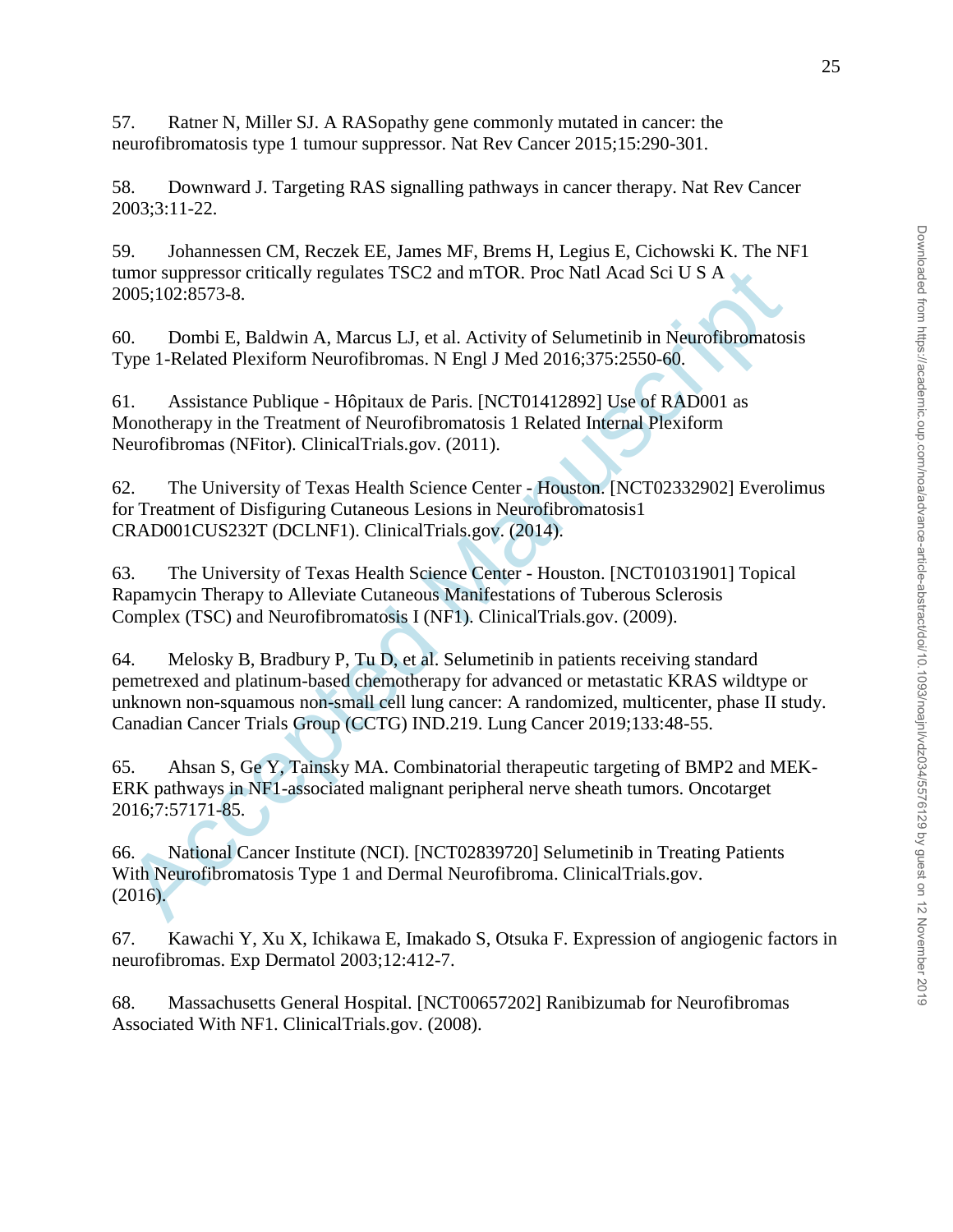69. Wu J, Dombi E, Jousma E, et al. Preclincial testing of sorafenib and RAD001 in the Nf(flox/flox) ;DhhCre mouse model of plexiform neurofibroma using magnetic resonance imaging. Pediatr Blood Cancer 2012;58:173-80.

70. Kim A, Dombi E, Tepas K, et al. Phase I trial and pharmacokinetic study of sorafenib in children with neurofibromatosis type I and plexiform neurofibromas. Pediatr Blood Cancer 2013;60:396-401.

1. Widemann BC, Lu Y, Reinke D, et al. Targeting Sporadic and Neurofibromatosis TVF1) Related Refractory Malignant Peripheral Nerve Sheath Tumors (MPNST) in a Phase<br>
tudy of Everolinuss in Combination with Bevacizumab (SAR 71. Widemann BC, Lu Y, Reinke D, et al. Targeting Sporadic and Neurofibromatosis Type 1 (NF1) Related Refractory Malignant Peripheral Nerve Sheath Tumors (MPNST) in a Phase II Study of Everolimus in Combination with Bevacizumab (SARC016). Sarcoma 2019;2019:7656747.

72. Roth TM, Petty EM, Barald KF. The role of steroid hormones in the NF1 phenotype: focus on pregnancy. Am J Med Genet A 2008;146A:1624-33.

73. McLaughlin ME, Jacks T. Progesterone receptor expression in neurofibromas. Cancer Res 2003;63:752-5.

74. Geller M, Mezitis SG, Nunes FP, et al. Progesterone and Estrogen Receptors in Neurofibromas of Patients with NF1. Clin Med Pathol 2008;1:93-7.

75. Overdiek A, Winner U, Mayatepek E, Rosenbaum T. Schwann cells from human neurofibromas show increased proliferation rates under the influence of progesterone. Pediatr Res 2008;64:40-3.

76. Fishbein L, Zhang X, Fisher LB, et al. In vitro studies of steroid hormones in neurofibromatosis 1 tumors and Schwann cells. Molecular carcinogenesis 2007;46:512-23.

77. Lammert M, Mautner VF, Kluwe L. Do hormonal contraceptives stimulate growth of neurofibromas? A survey on 59 NF1 patients. BMC Cancer 2005;5:16.

78. Sbidian E, Duong TA, Valeyrie-Allanore L, Wolkenstein P. Neurofibromatosis type 1: neurofibromas and sex. Br J Dermatol 2016;174:402-4.

79. Cunha KS, Barboza EP, Fonseca EC. Identification of growth hormone receptor in plexiform neurofibromas of patients with neurofibromatosis type 1. Clinics (Sao Paulo) 2008;63:39-42.

80. Bizzarri C, Bottaro G. Endocrine implications of neurofibromatosis 1 in childhood. Horm Res Paediatr 2015;83:232-41.

81. Howell SJ, Wilton P, Lindberg A, Shalet SM. Growth hormone replacement and the risk of malignancy in children with neurofibromatosis. J Pediatr 1998;133:201-5.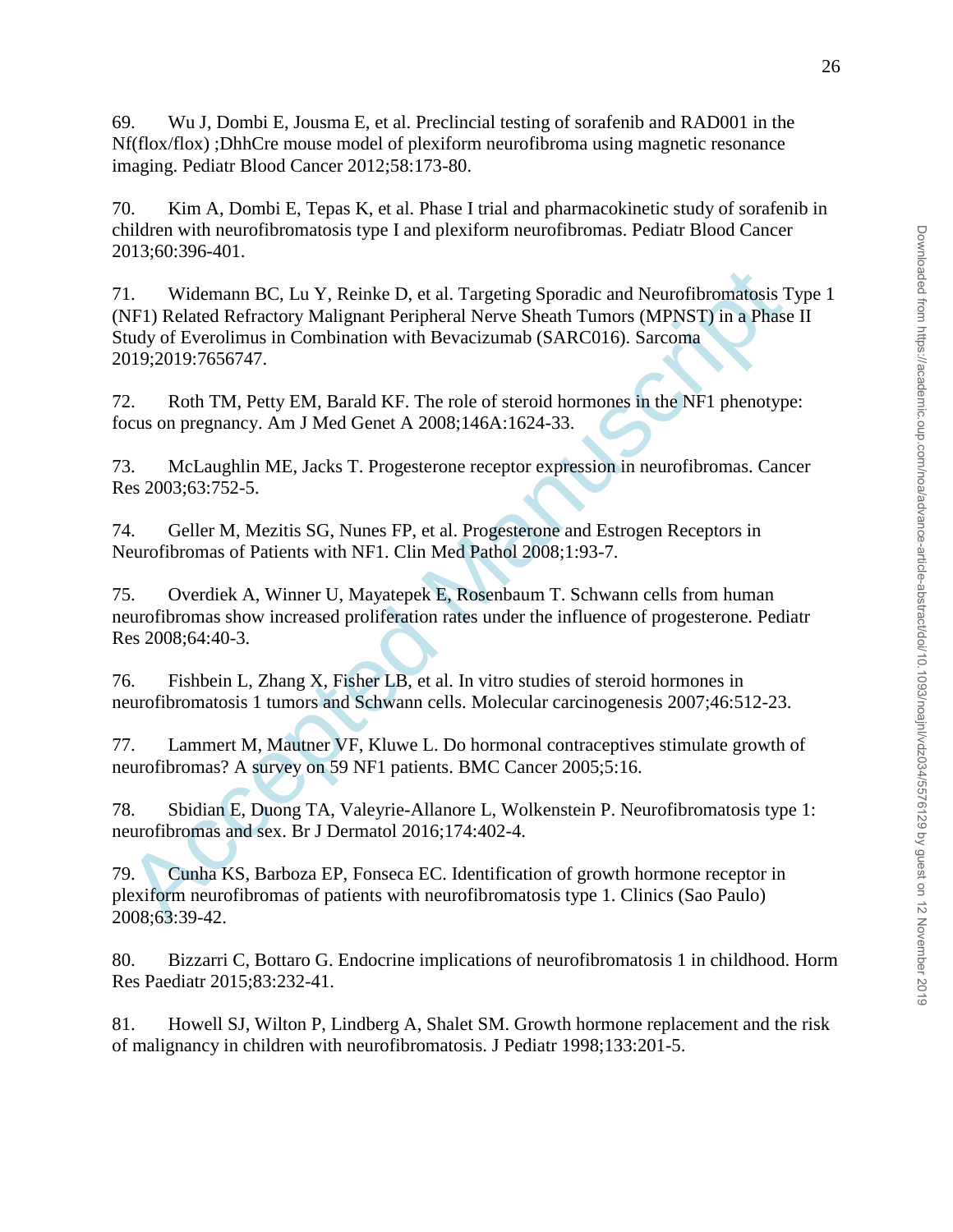82. Vassilopoulou-Sellin R. Precocious puberty, growth hormone deficiency, and neurofibromatosis. J Pediatr 1996;128:166.

83. Rkein AM, Ozog DM. Photodynamic therapy. Dermatol Clin 2014;32:415-25, x.

84. Rossi R, Bruscino N, Ricceri F, Grazzini M, Dindelli M, Lotti T. Photodynamic treatment for viral infections of the skin. G Ital Dermatol Venereol 2009;144:79-83.

85. Lee MJ, Hung SH, Huang MC, Tsai T, Chen CT. Doxycycline potentiates antitumor effect of 5-aminolevulinic acid-mediated photodynamic therapy in malignant peripheral nerve sheath tumor cells. PLoS One 2017;12:e0178493.

86. Hamdoon Z, Jerjes W, Al-Delayme R, Hopper C. Solitary giant neurofibroma of the neck subjected to photodynamic therapy: case study. Head Neck Oncol 2012;4:30.

87. Whelan, H. T. [NCT02728388] Photodynamic Therapy for Benign Dermal Neurofibromas.ClinicalTrials.gov. (2016).

88. Whelan, H. T. [NCT01682811] Photodynamic Therapy (PDT) for Benign Dermal Neurofibromas (NF1). ClinicalTrials.gov. (2012).

5. Lee MJ, Hung SH, Huang MC, Tsai T, Chen CT. Doxycycline potentiates antitums<br>ffect of 5-aminolevulinic acid-mediated photodynamic therapy in malignant peripheral ne<br>eath tumor cells. PLoS One 2017;12:e0178493.<br>6. Hamdoo 89. Vranceanu AM, Merker VL, Park E, Plotkin SR. Quality of life among adult patients with neurofibromatosis 1, neurofibromatosis 2 and schwannomatosis: a systematic review of the literature. J Neurooncol 2013;114:257-62.

90. Bradford J, Perrin D. A benchmark of computational CRISPR-Cas9 guide design methods. PLoS Comput Biol 2019;15:e1007274.

91. So WK, Cheung TH. Molecular Regulation of Cellular Quiescence: A Perspective from Adult Stem Cells and Its Niches. Methods Mol Biol 2018;1686:1-25.

92. Mitra M, Ho LD, Coller HA. An In Vitro Model of Cellular Quiescence in Primary Human Dermal Fibroblasts. Methods Mol Biol 2018;1686:27-47.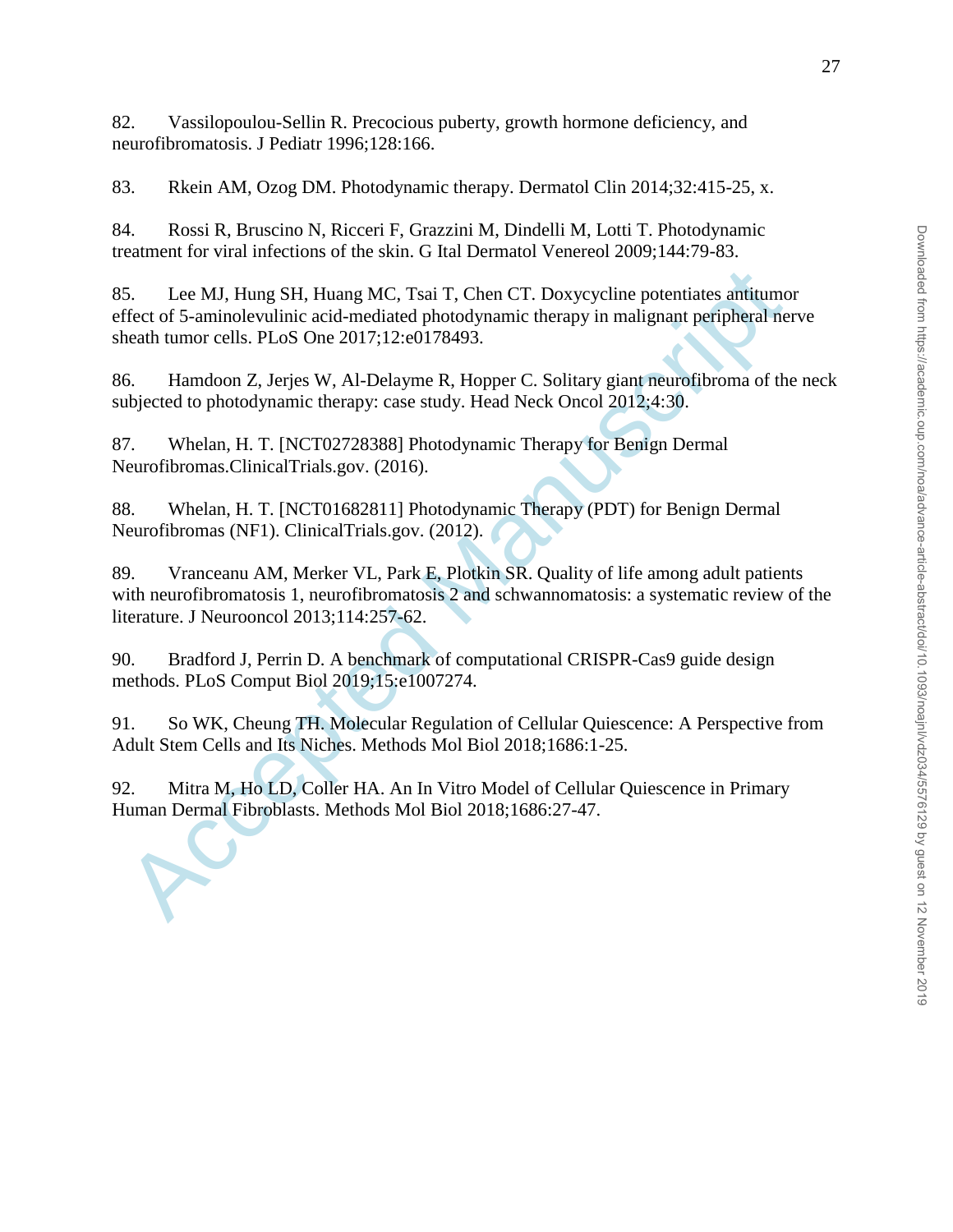# Downloaded from https://academic.oup.com/noa/advance-article-abstract/doi/10.1093/noajnl/vdz034/5576129 by guest on 12 November 2019 Downloaded from https://academic.oup.com/noa/advance-article-abstract/doi/10.1093/noajnl/vdz034/5576129 by guest on 12 November 2019

Figure 1. Modified Biopsy Removal of Cutaneous Neurofibroma with 5 month-follow up <sup>18</sup>.

**Before**: 2-cm, globular cutaneous neurofibroma before biopsy removal. **1**: Dermablade or razor blade shave biopsy of cutaneous neurofibroma above the skin. **2**: Soft, pale, dermal component of tumor present. **3**: Forceps grasping dermal component to extrude its contents. **4**: Empty hole after removal of dermal neurofibroma. **5**: Suture to close the skin. **After**: cutaneous neurofibroma was removed with minimal scar at five-month follow-up. ( $* =$  site of tumor removal)

**Figure 2.** Recommendations for Physical Removal of Cutaneous Neurofibromas.

**Accepted**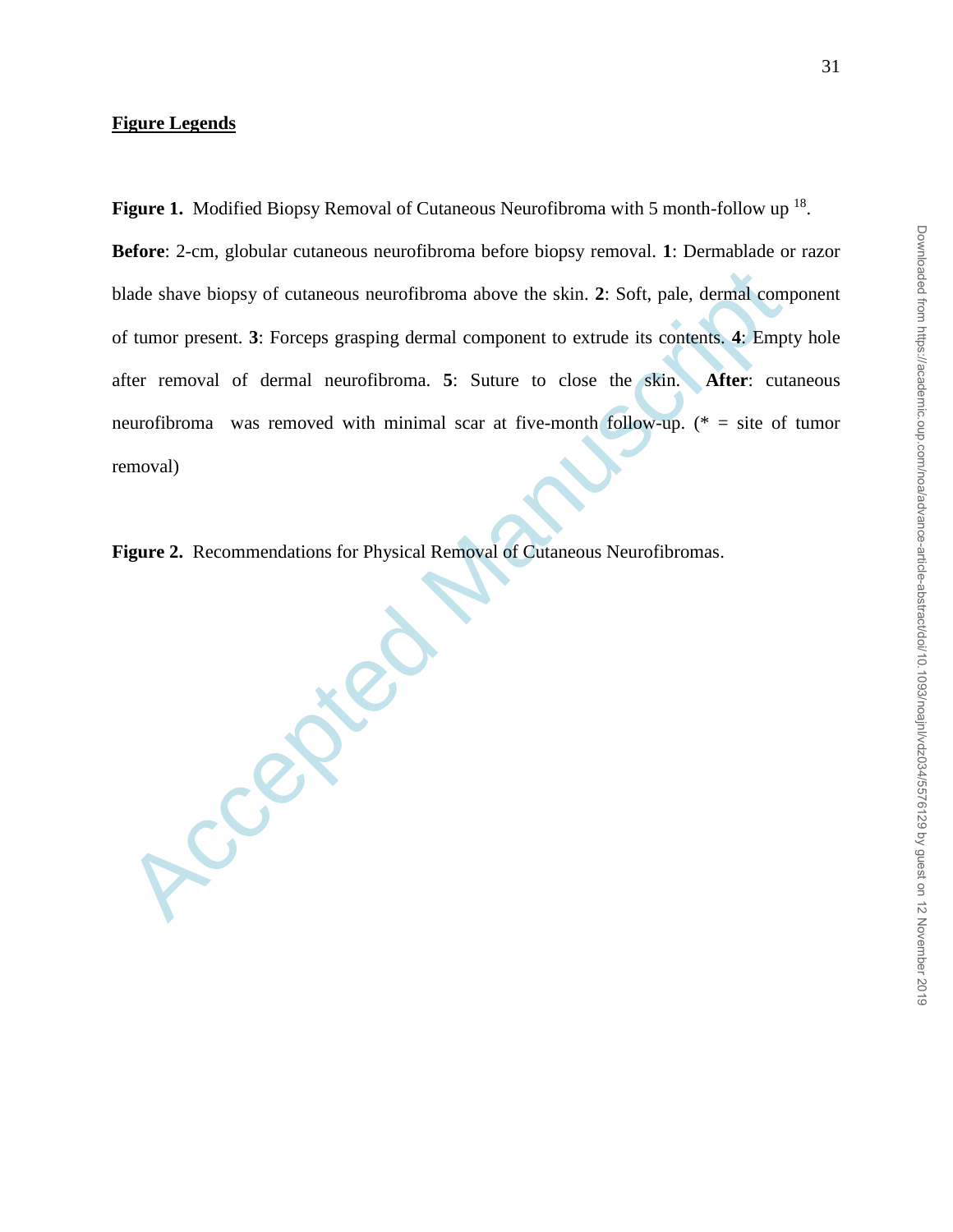# **Table**

*Table 1: List of studies pertaining to physical removal of cutaneous neurofibromas*

| <b>Physical Removal</b>                                      | Use, Features, Efficacy                                                                                                                                                             | <b>Limitations and side effects</b>                                                                                                   | <b>Sources</b>                              |
|--------------------------------------------------------------|-------------------------------------------------------------------------------------------------------------------------------------------------------------------------------------|---------------------------------------------------------------------------------------------------------------------------------------|---------------------------------------------|
| <b>Surgery</b>                                               | Large Tumors > 4cm<br><b>Cosmetically Sensitive</b><br>Histology is available                                                                                                       | General Anesthesia required<br>Highly trained specialists required<br><b>Suture Removal Required</b><br>More Expensive                | 18, 25, 26                                  |
| <b>CO2 Laser</b>                                             | Small Tumors> 1cm<br>Remove > 100 cNF at once<br><b>Rapid Surgery</b>                                                                                                               | <b>High Risk for Scarring</b><br><b>Expensive Equipment</b><br><b>Highly Trained specialists required</b><br>Histology is unavailable | $20, 29, 31 - \frac{3}{5}$<br>35            |
| <b>Modified Biopsy</b><br>Removal                            | Small/Medium Tumors up to 2cm<br>Accessible equipment<br>Can performed by MD, PA, NP<br><b>Increased Quality of Life</b><br><b>Cosmetically Sensitive</b><br>Histology is available | Cannot remove > 10 at once<br><b>Suture Removal Required</b>                                                                          | 18                                          |
| Photocoagulation                                             | <b>Minimal Discomfort</b><br>Local Anesthesia<br>Small/Medium Tumors < 1cm<br><b>Low Scar Risk</b><br><b>Cosmetically Sensitive</b><br>Healing by secondary intention               | <b>Expensive Equipment</b><br><b>Highly Trained Specialist required</b><br>Histology is unavailable                                   | 21, 38, 39                                  |
| Electrodessication                                           | Removal > 100 cNF at once<br>Very small tumors < 5mm<br><b>Accessible Equipment</b><br>Performed by MD, PA, NP<br>Healing by secondary intention                                    | <b>High Risk for Scarring</b><br>Histology is unavailable                                                                             | /vdz034/55/6129 by guest<br>22, 44<br>$\Xi$ |
| Radiofrequency<br><b>Ablation /</b><br><b>Diathermy Loop</b> | <b>Rapid Surgery</b><br>Healing by secondary intention                                                                                                                              | <b>High Risk for Scarring</b><br>Histology is unavailable                                                                             | 12 November 2019<br>43                      |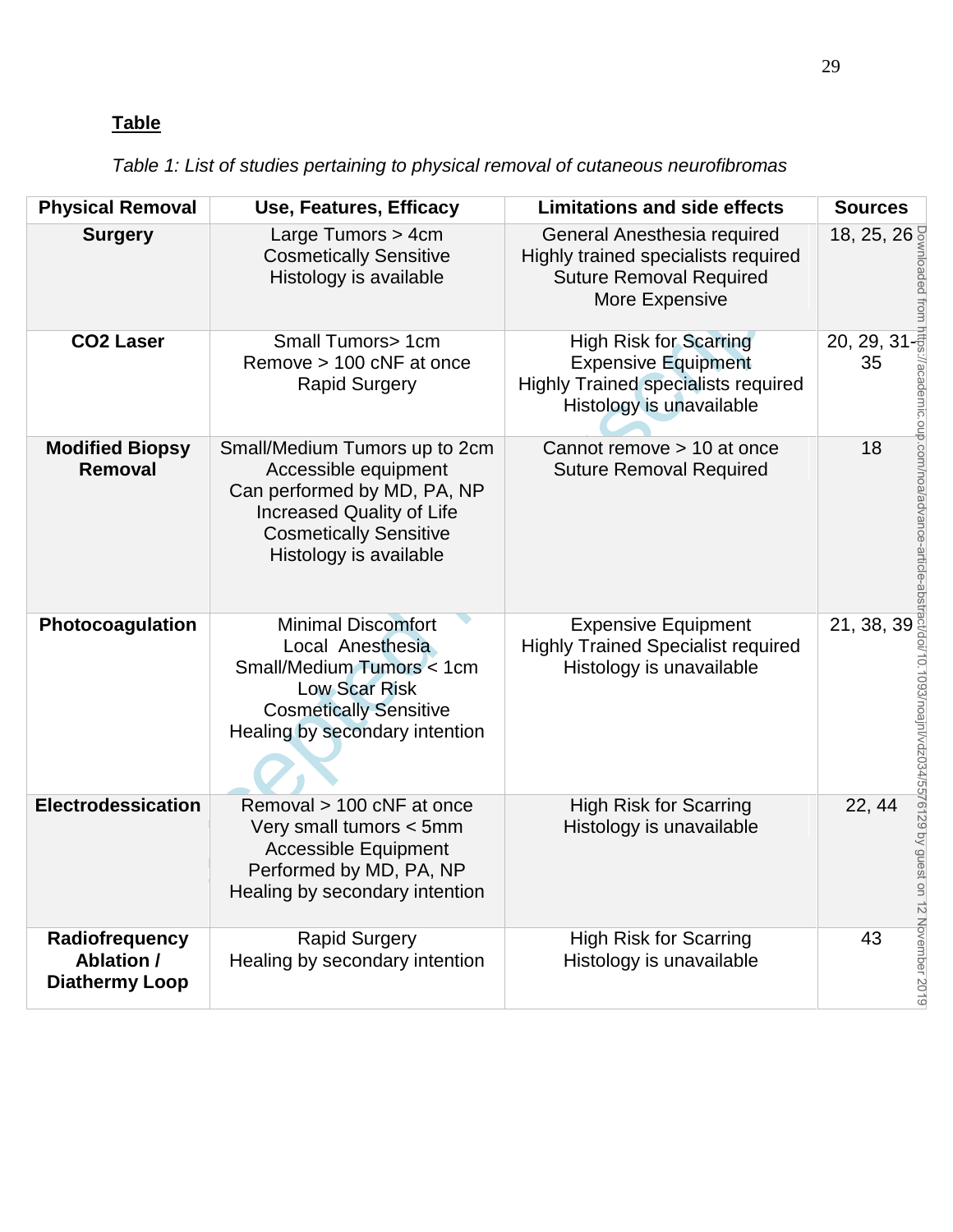| <b>Medicinal Therapy</b>                     | <b>Target</b>                         | <b>Benefits/Outcomes</b>                                                                                                                                                                       | <b>Limitations</b> and<br>side effects                                                                                                | <b>Sources</b>                                                                                                                                |
|----------------------------------------------|---------------------------------------|------------------------------------------------------------------------------------------------------------------------------------------------------------------------------------------------|---------------------------------------------------------------------------------------------------------------------------------------|-----------------------------------------------------------------------------------------------------------------------------------------------|
| <b>Ketotifen</b>                             | Mast Cell<br>H1 histamine<br>receptor | Decreased symptoms of pain, itch<br>Prophylaxis for 30 year case<br>showed decreased in tumor burden                                                                                           | <b>Drowsiness</b>                                                                                                                     | 46-48                                                                                                                                         |
| Imiquimod                                    | <b>TLR 7/8</b>                        | Minimal changes in cNF by<br>calipers                                                                                                                                                          | Erythema, irritation                                                                                                                  | 53                                                                                                                                            |
| <b>NSAIDS</b>                                | COX1/COX2                             | Local injection of diclofenac leads<br>to 48% of tumors had partial or<br>complete response while others<br>had tumor growth                                                                   | Erythema, irritation                                                                                                                  | 55                                                                                                                                            |
| Photodynamic<br><b>Therapy</b>               | Photosensitizer                       | Results not yet available                                                                                                                                                                      | Erythema, irritation                                                                                                                  | 86, 87                                                                                                                                        |
| <b>Imatinib</b>                              | c-KIT                                 | No change in cNF tumor burden                                                                                                                                                                  | Pancytopenia,<br>Cardiovascular<br>Risks,<br>Gastrointestinal<br>upset, Pulmonary<br>complications                                    | 49,50                                                                                                                                         |
| Rapamycin<br>Sirolimus,<br><b>Everolimus</b> | mTOR                                  | cNF were not reported to change<br>or alter under treatments. A<br>single-arm trial examining<br>everolimus for cNF found no<br>reduction size nor change in<br>growth under the intervention. | Relatively safe                                                                                                                       | 61-63                                                                                                                                         |
| Selumitinib                                  | <b>MEK (MAPK</b><br>kinase)           | cNF was not measured                                                                                                                                                                           | Elevated creatinine<br>kinase, urticaria,<br>acneiform rash, and<br>in one case<br>decreased left<br>ventricular ejection<br>fraction | Downloaded from https://academic.oup.com/noa/advance-article-abstract/doi/10.1093/noajn/v/d2034/5576129 by guest on 12 November 2019<br>60,66 |
| <b>Ranibizumab</b>                           | <b>VEGF</b>                           | Variable responses, minimal<br>efficacy                                                                                                                                                        | Vision changes                                                                                                                        | 68                                                                                                                                            |
| Sorefenib                                    | <b>VEGF</b>                           | cNF was not measured                                                                                                                                                                           | Vision changes                                                                                                                        | 69,70                                                                                                                                         |
| Everolimus &<br><b>Bevacizumab</b>           | mTor, VEGF                            | Minimal changes in cNF by<br>calipers                                                                                                                                                          |                                                                                                                                       | 71                                                                                                                                            |
| <b>High-Dose</b><br>Progesterone             | Progesterone<br>Receptor              | Increased in tumor burden<br>No changes in cNF                                                                                                                                                 | <b>High Blood</b><br>Pressure Mood<br>changes<br>Drowsiness                                                                           | 73, 77,<br>78                                                                                                                                 |

Table 2. *List of studies pertaining to medicinal therapy for cutaneous neurofibromas*

cNF, cutaneous neurofibroma. TLR, toll-like receptor. COX1/COX2, cyclo-oxygenase.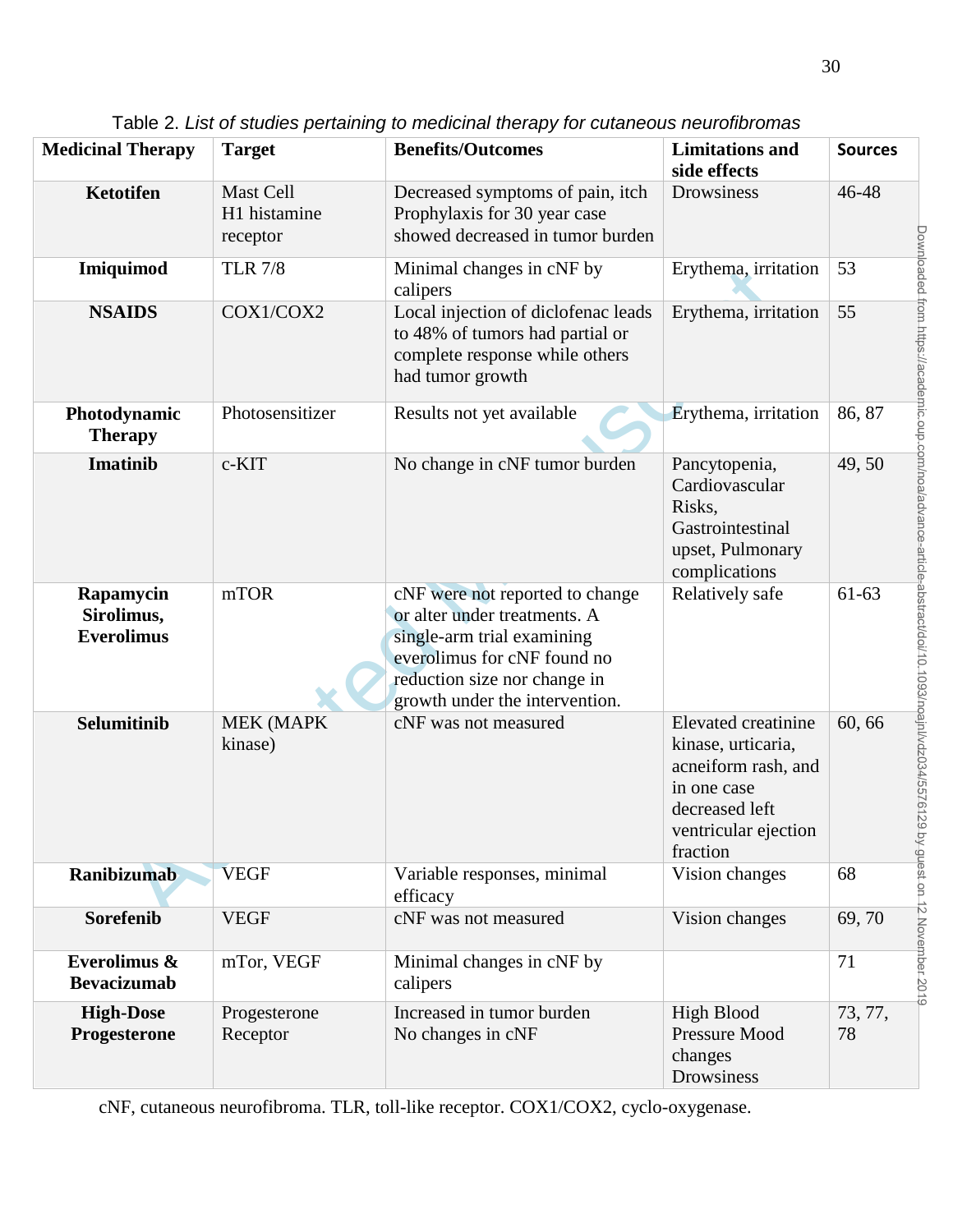